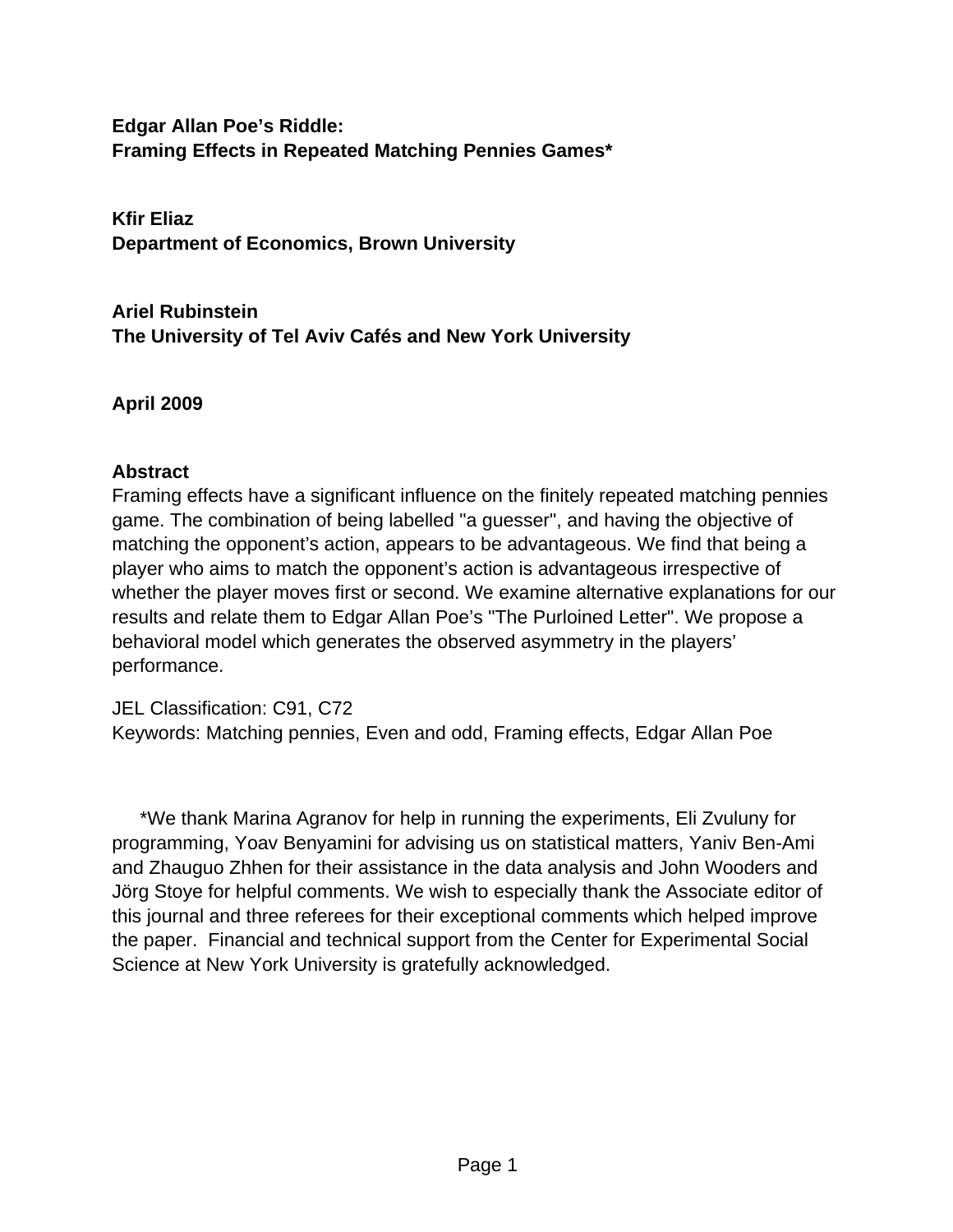#### **1. Introduction**

In his short story "The Purloined Letter", Edgar Allan Poe writes,

"I knew one about eight years of age, whose success at guessing in the game of 'even and odd' attracted universal admiration. This game is simple, and is played with marbles. One player holds in his hand a number of these toys, and demands of another whether that number is even or odd. If the guess is right, the guesser wins one; if wrong, he loses one. The boy to whom I allude won all the marbles of the school. Of course he had some principle of guessing; and this lay in mere observation and admeasurement of the astuteness of his opponents. For example, an arrant simpleton is his opponent, and, holding up his closed hand, asks, 'are they even or odd?' Our schoolboy replies, 'odd,' and loses; but upon the second trial he wins, for he then says to himself, 'the simpleton had them even upon the first trial, and his amount of cunning is just sufficient to make him have them odd upon the second; I will therefore guess odd;' - he guesses odd, and wins. Now, with a simpleton a degree above the first, he would have reasoned thus: 'This fellow finds that in the first instance I guessed odd, and, in the second, he will propose to himself, upon the first impulse, a simple variation from even to odd, as did the first simpleton; but then a second thought will suggest that this is too simple a variation, and finally he will decide upon putting it even as before. I will therefore guess even;' he guesses even, and wins. Now this mode of reasoning in the schoolboy, whom his fellows termed 'lucky,' - what, in its last analysis, is it?' 'It is merely,' I said, 'an identification of the reasoner's intellect with that of his opponent.' "

Poe could have assigned the gifted boy either of the two roles: the first mover, who chooses the number of marbles, or the second mover, who guesses whether that number is odd or even. Poe described the boy as the guesser. Our experimental evidence suggest that this may not have been just a coincidence.

The game Poe describes is essentially a standard (finitely) repeated game in which the stage game is the two-player zero-sum game known as "matching pennies":



#### Figure 1

All game theoretic solutions we are aware of, predict that each player's chances of "winning" at each round is 50%. Hence, the win rate of each player is distributed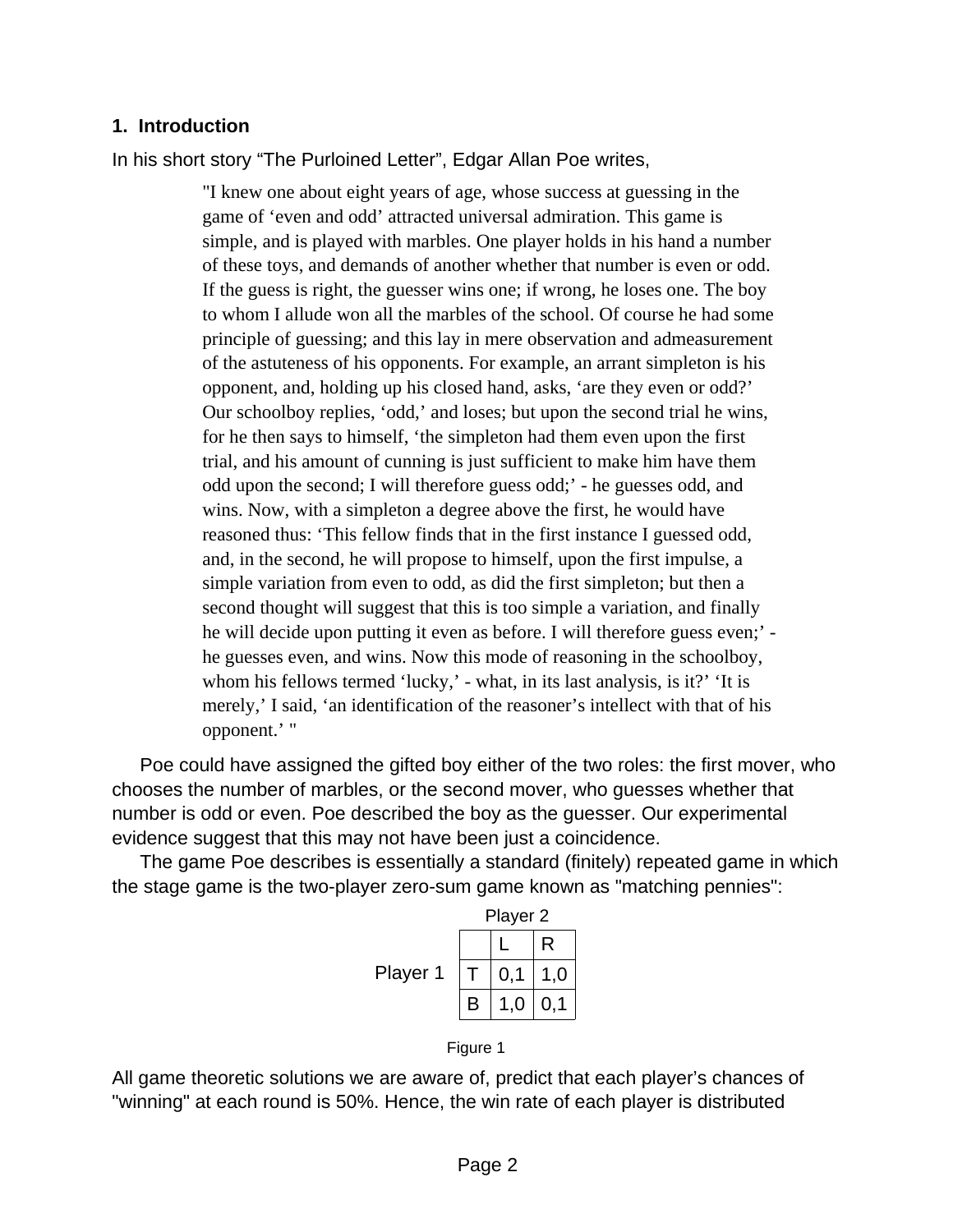according to *Binomial*(n, 0.5) where *n* is the number of rounds.

Poe, however, subjects the above game to three framing effects. First, he introduces timing: players move sequentially but without observing each other's actions. Second, he labels the players: the second mover is referred to as "a guesser". Third, he labels the actions: one player chooses an odd or even number and another announces "odd" or "even". A feature of this labeling is that one player wins if his action matches that of his opponent, while the other player wins if the two choose different actions. Do these framing effects have any real impact on the behavior of players? In particular, can such framing effects give an advantage to one of the players, as Poe seems to suggest in his story?

To address these questions, we conducted a series of laboratory experiments in which subjects played different variants of a finitely repeated matching-pennies game. In the baseline treatment (G1), subjects played a simplified version of Poe's original game, in which the stage game displayed the three framing effects mentioned above: (1) players moved sequentially, but the second player did not observe the action chosen by the first player, (2) the first player is labeled "a misleader" and the second player is labeled "a guesser", and (3) the actions available to each player are labeled "0" and "1", such that the guesser wins whenever he chooses the same action as the misleader. Subjects were randomly paired to play 24 rounds of this game (sufficiently many rounds to allow for learning and not excessive to prevent drift of attention).

Our experimental findings in G1 suggest that the combination of being labelled *a guesser,* having the objective of *matching* the opponent's action and moving *second*, is advantageous. On average, guessers won about 53% of the rounds, and won more points than the misleader in 28 of the 55 participating pairs, while misleaders won more points in only 16 of the pairs (11 pairs ended with a "draw"). Hence, the conjunction of all three framing effects tilts the game in favor of the guesser. The guesser's advantage is not weakened in the second half of the game, indicating that learning does not eliminate it.

We conjecture that each of the above three framing manipulations could be a source of the guesser advantage in G1.

(1) Past studies in psychology have shown that *priming* of a particular role or personality trait can affect subsequent behavior in the direction of the trait or role (see Bargh, Chen and Burrows (1996)). In our context, player 1 is primed to be a misleader and focus more on creating seemingly random patterns and less on predicting his opponent's response. Player 2, on the other hand, is primed to be a guesser and focus on forecasting his opponent's action by detecting regularities in the misleaders' past actions. The guesser's advantage may be traced to the empirical observation that individuals are not good at randomizing and are better skilled at detecting patterns (see for example, Bar-Hillel and Wagenaar (1991)). This suggests that while attempting to randomize, the misleaders create systematic patterns that are partially detected by the guesser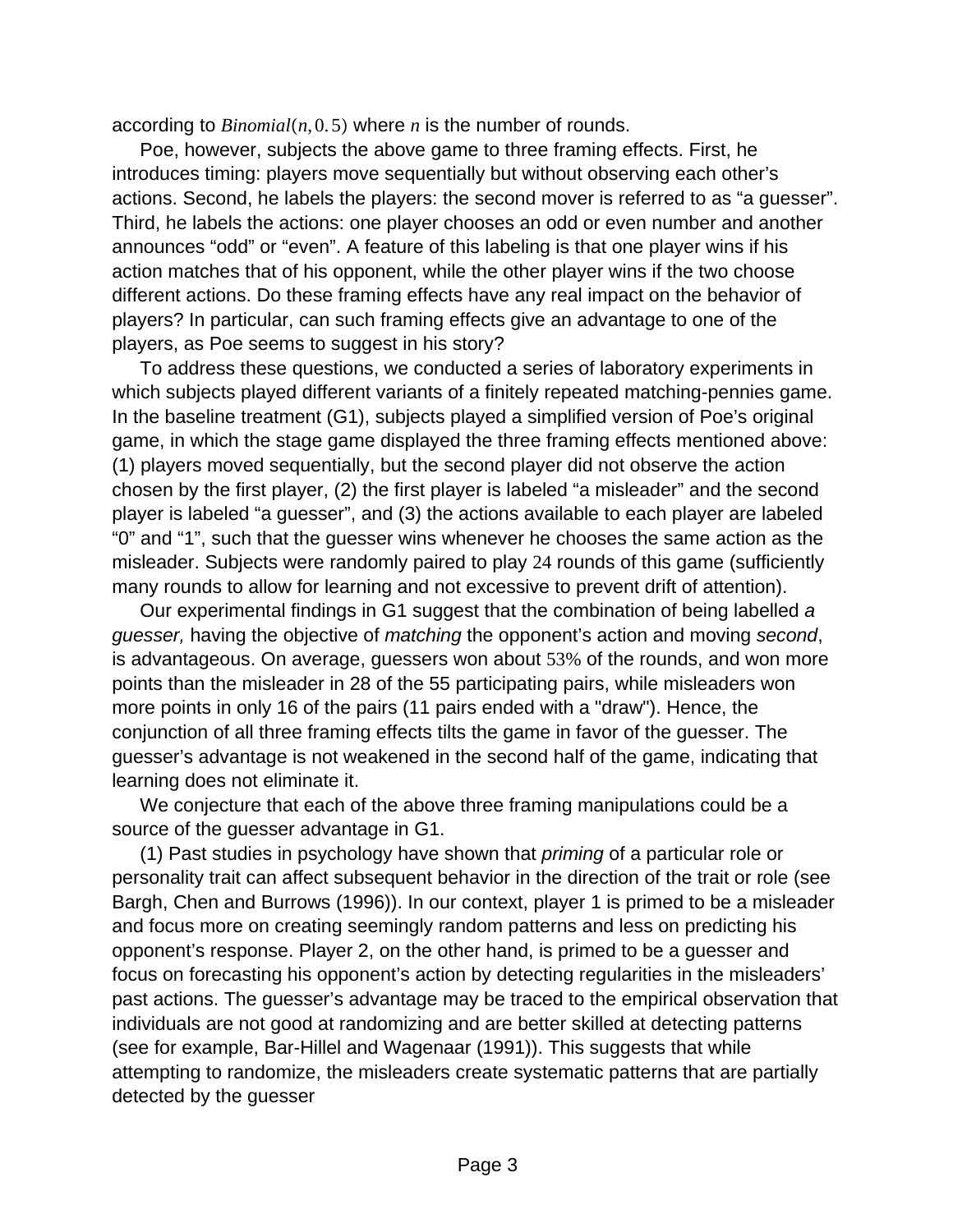(2) The labels on the actions create an asymmetry between the players: one player wins if he matches his opponent's action, while the other player wins if he mismatches his opponent action. The notion of *stimulus-response compatibility* suggests that it is easier for a subject to match an exogenous stimulus than to mismatch it (see Simon, Sly and Vilapakkam (1981)). In our case, the stimulus is a player's own guess of his opponent's action. We conjecture that in this case as well, the guesser's task of matching the stimulus is easier than the misleader's task of mismatching it.

(3) The role of timing-without-observability is somewhat of a puzzle to us. Previous studies have demonstrated its role in selecting equilibria (see the related literature section). However, it does not seem that those studies are relevant to a zero-sum game with a unique Nash equilibrium.

To better understand the contribution of each framing effect, we conducted four treatments where subjects played variants of G1 that differed only in the framing of the basic stage game. In G2 we dropped the players' labels, misleader and guesser, and framed the one shot game as an "even and odd" game where player 1 is the "odd" player and player 2 is the "even" player (namely, player 2 wins if the sum of the chosen numbers is even). Our data reveals an advantage to the even player: he won on average 54% of the rounds. This suggests that two of the three framing effects moving second and having to match the opponent's action- are enough to generate an advantage.

In order to check whether the advantage of player 2 in G1 and G2 is actually a "second-mover advantage", we ran two "mirror" treatments: G1\*, which is identical to G1 except that it is player 1 who has to guess player 2's future choice; and G2\*, which is identical to G2 except that player 1 is the "even" player. We don't find a significant advantage to the misleader/odd-player when he moves second.

To further explore the role of timing, we ran a treatment, G3, in which we kept the sequential structure of the original game but dropped the non-neutral labels for *both* the players *and* the actions. In G3, the first player chose a letter "a" or "i", while the second player chose a letter "s" or "t". Player 1 (player 2) wins whenever the word which is created is either "at" or "is" ("as" or "it"). In this version, where neither priming nor stimulus-response compatibility played a role, we cannot reject the hypothesis that each player is equally likely to win. This suggests that timing-without-observability alone is not enough to generate an advantage to the second mover.

In light of these findings, we propose a behavioral model, which generates the observed advantage to the player in the role of a guesser/even-player. In this model the players use the following stochastic behavioral rule. With some probability they toss a biased coin to determine whether or not they keep their previous action (this bias can be in favor or against switching). With the complementary probability, they "think strategically" and respond optimally to the prediction of their opponent, which is based on his last action. We allow for two asymmetries in this model. First, we allow for differences in the frequencies by which the two players think strategically. Second,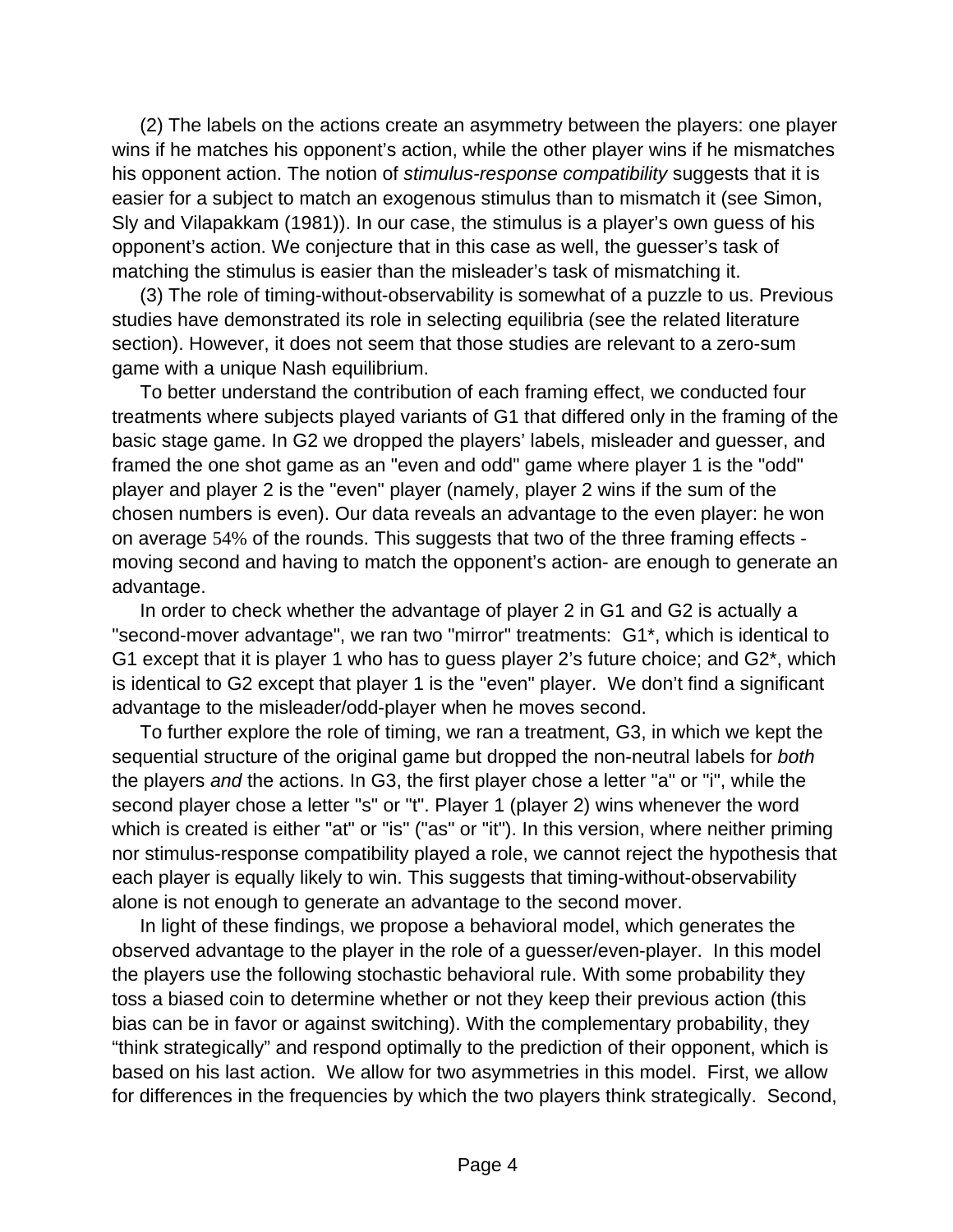we allow for the possibility of a mistake in executing the best response to the prediction. We assume that: (i) the guesser/even player is more likely to think strategically than the misleader/odd-player, and (ii) the misleader/odd-player is more likely to err in executing his optimal response since it is a more complicated operation (he has to mismatch where the guesser/even player has to match). We find that both asymmetries, each by itself and to a larger extent together, generate about 52% advantage to the guesser/even-player for a reasonable range of parameters.

#### *Related literature*

Closest in spirit to our paper is Rubinstein, Tversky and Heller (1996), which examines several variations of a hide and seek game. In the baseline version, "the hider" has to "put a treasure" in one of four boxes labeled from left to right A-B-A-A, and "the seeker" has the opportunity to search for it in one of the boxes. According to the game-theoretical prediction of this zero-sum game, both players uniformly randomize between the four boxes and thus, the probability that the seeker finds the treasure is 25%. In the original research, as well as in subsequent replications of the experiment, central A is the most popular choice among both the hiders and the seekers. For example, data collected through the didactic website, gametheory.tau.ac.il, reveals that the distribution of 1,129 misleaders was (17%, 24%, 36%, 22%) and the distribution of 1,116 guessers was (10%, 26%, 47%, 16%). According to these distributions, the probability of finding the treasure is 28.6%, significantly above the expected 25%. It seems that subjects in both roles, who wished to play randomly, looked for a choice which is not prominent. They excluded the "distinctive" B and the two boxes at the edges, leaving them with the unique "nondistinctive" box, central A.

However, it is not clear whether this result may be interpreted as evidence for the existence of a guesser's advantage since this data cannot distinguish between the following alternative explanations: *(i)* the normal choice of A is close to 36% and many guessers think strategically, or *ii* the normal choice rate of A is closer to 47% and many of the misleders think strategically. In contrast, we *do* claim to demonstrate a guesser's advantage since the data do not point at a prominent action in our setting.

Also related is Attali and Bar-Hillel (2003), which provides field evidence on the difficulty in preventing guessers from exploiting regularities in supposedly random sequences of play. The authors looked at high-stakes tests such as SATs and discovered that the creators of these tests had a policy of balancing, rather than randomizing, the answer keys. This policy was vulnerable to significant exploitation by examinees. Note, however, that the exam situation is not truly a zero-sum game: the composers of the exam want to prevent examinees from guessing too successfully, but they do not want to mislead and fail examinees too often in cases where they do not know the answer.

Repeated matching pennies games were examined in the literature by Mookherjee and Sopher (1994) and Ochs (1995). In those experiments the matching pennies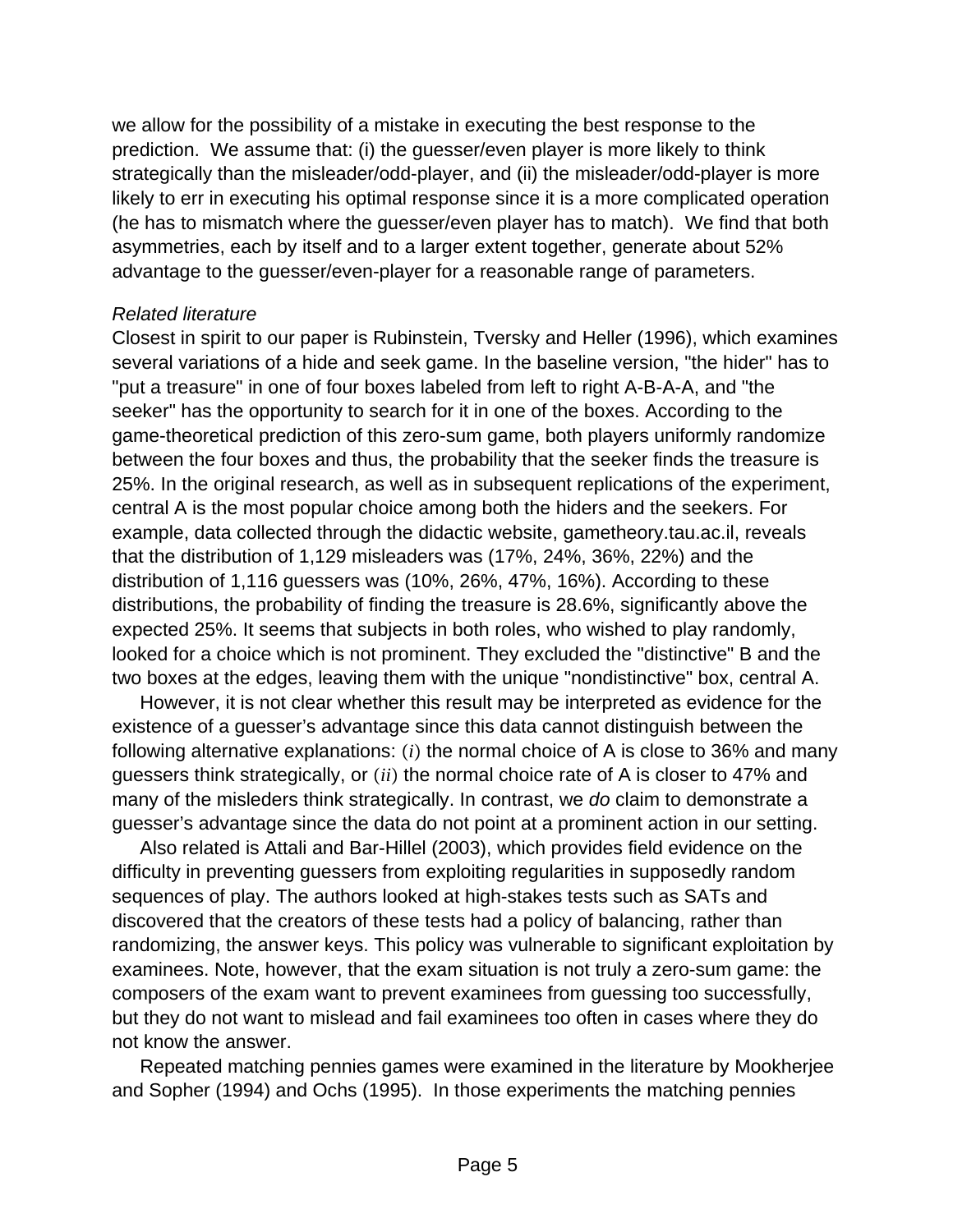game was presented to the players as a bi-matrix. No significant deviation from the mixed strategy equilibrium was reported. Shachat and Wooders (2001) shows that in games like repeated matching pennies, the Nash equilibrium is the repeated play of the stage game equilibrium, even if the players are not risk neutral.

O'Neil (1987) provides a test of the maxmin prediction in a zero-sum game. In his game each player has to choose one of the four actions, *a*,*b*, *c* or *d*, and player 1 wins if the two players choose distinct actions other than *d*, or if both choose *d*. Both players' maxmin mixed strategies are  $(0.2, 0.2, 0.2, 0.4)$ , and the equilibrium winning probability of player 1 is 40%. O'Neill claimed that in the finitely repeated game the equilibrium prediction is confirmed. The claim was challenged by Brown and Rosenthal (1990) who observed that the data at the individual level reveals significant serial correlations in each player's choices. According to data collected by one of us via the site http://gametheory.tau.ac.il, the one shot game behavior is significantly different than the maxmin strategies,  $(0.16, 0.18, 0.2, 0.45)$  and  $(0.14, 0.18, 0.25, 0.44)$ for player 1 and player 2, respectively, though the probability of winning by player 1 is 0. 403, amazingly close to the equilibrium prediction. In contrast, framing has not effect in the one shot matching pennies.

Several previous experimental studies have demonstrated that timing matters even when two players move sequentially and the early move is unobservable by the second player. All of these papers have focused exclusively on the role of timing in selecting among multiple Nash equilibria. Cooper, DeJong, Forsythe and Ross (1993) have shown that in coordination games players tend to coordinate on the equilibrium preferred by the first mover. Weber, Camerer and Knez (2004) test the notion of "virtual observability", according to which players behave as if moves were observable, and hence, tend to coordinate on a Nash equilibrium, which is also the subgame-perfect equilibrium of the sequential game with observable actions. Our game has a unique Nash equilibrium and thus, the effect of timing in our experiment is completely different than its effect in those previous studies.

Finally, let us also mention the game theoretical models which analyze the repeated matching pennies game using the bounded rationality approach. (See for example Ben-Porath (1993), Neyman (1997) and Guth, Kareev and Kliemt (2005)).

### **2. Experimental design**

Subjects were recruited from a pool of students at New York University. The experiment was conducted at the laboratory of the Center for Experimental Social Science (C.E.S.S.) at NYU. An even number (at least 8, at most 20) of subjects participated in each session. The computer randomly matched the subjects into anonymous pairs (i.e., we used a "partners" design). Each pair played a 24-period repeated matching pennies game; in each round, player 1 moved first and player 2 moved second *without observing* player 1's choice. During each round, each player could see on his screen the choices made by the players in previous rounds and the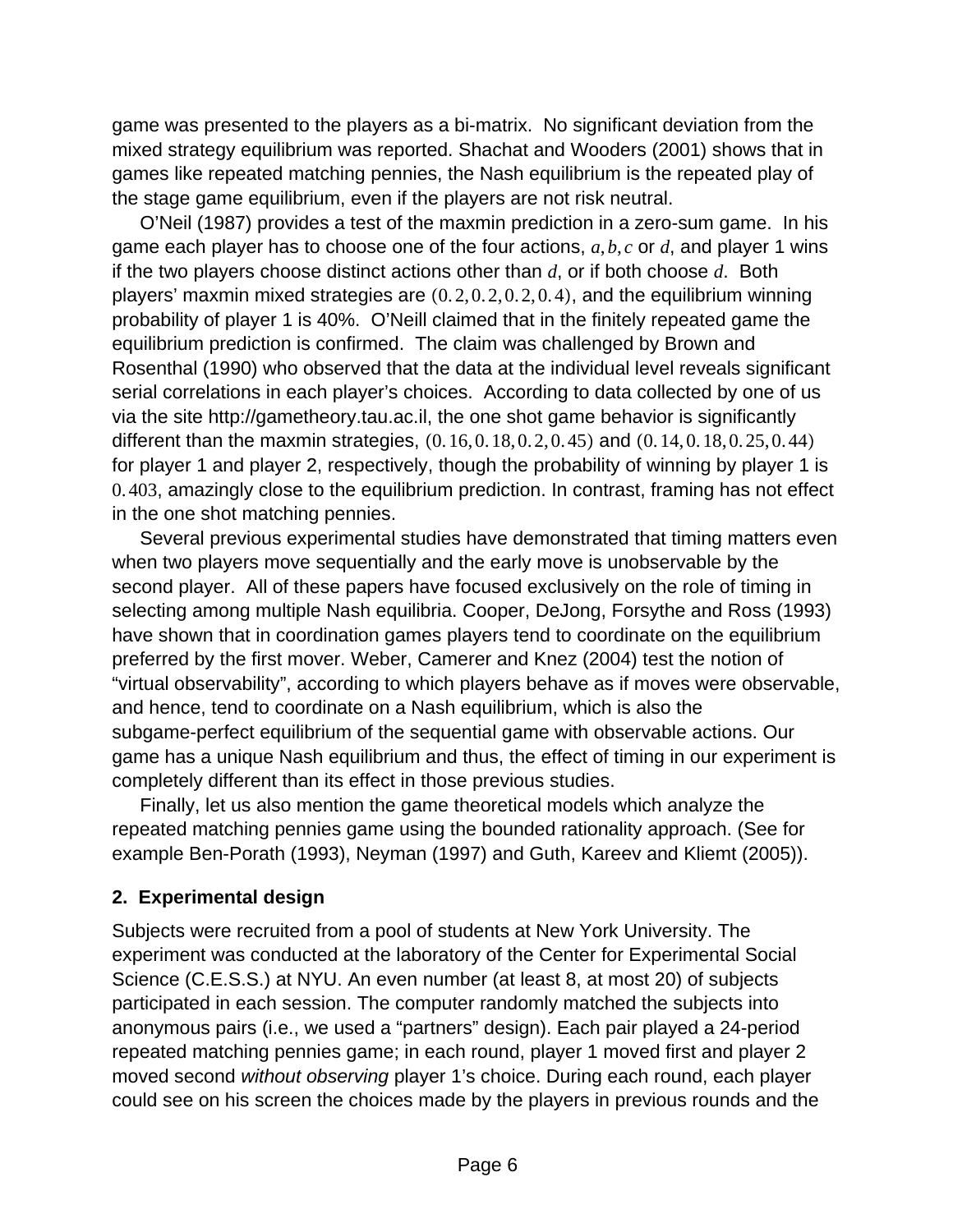number of points accumulated so far. We examined five versions of the game that differ only in the framing of the game. The Appendix contains the detailed instructions for the basic treatment, G1. The instructions for the other treatments are provided in Section 3. In each session all subjects played the same version of the game. At the end of each session the experimenter calculated the rewards: a sum of \$5 was paid to a subject for participation and additional 50 cents were given per each win in the stage game. Thus, the average amount paid to subjects is \$11. The entire process took about 30 minutes.

The following table outlines the key features of each of the treatments. A full description of each treatment appears in Section 3. In each of the first four games, a bold face letter indicates the player who wins if the two actions coincide.

| Treatment      | Player 1  | Player 2  | 1's actions | 2's actions | Player 1 wins if:                       |
|----------------|-----------|-----------|-------------|-------------|-----------------------------------------|
| G1             | Misleader | Guesser   | 0/1         | 0/1         | Player 2 does not guess him correctly   |
| $G1*$          | Guesser   | Misleader | 0/1         | 0/1         | He predicts correctly player 2's choice |
| G <sub>2</sub> | odd       | even      | 0/1         | 0/1         | The sum of chosen numbers is odd        |
| $G2*$          | even      | odd       | 0/1         | 0/1         | The sum of chosen numbers is even       |
| G3             | ٠         |           | a/i         | s/t         | The word created is "at" or "is"        |

Table 1: Key features of the five treatments

# **3. The basic findings**

Table 2 summarizes the results of the five treatments. The results of each treatment are presented in a separate column and include the distribution of points gained by the second movers, their win rate, and both the mean and standard deviation of their score. The results are compared with the distribution of  $B(24, 0.5)$ . The first statistical test is the one-sample Kolmogorov-Smirnov, which is used to compare a sample with a reference probability distribution (in our case  $B(24, 0.5)$ ). The last line presents the p-values generated by the normal test. The null hypothesis in G1, G2 and G3 is that the mean score of player 2 is at most 12 whereas in G1\* and G2\* the hypothesis is that the mean score is at least 12.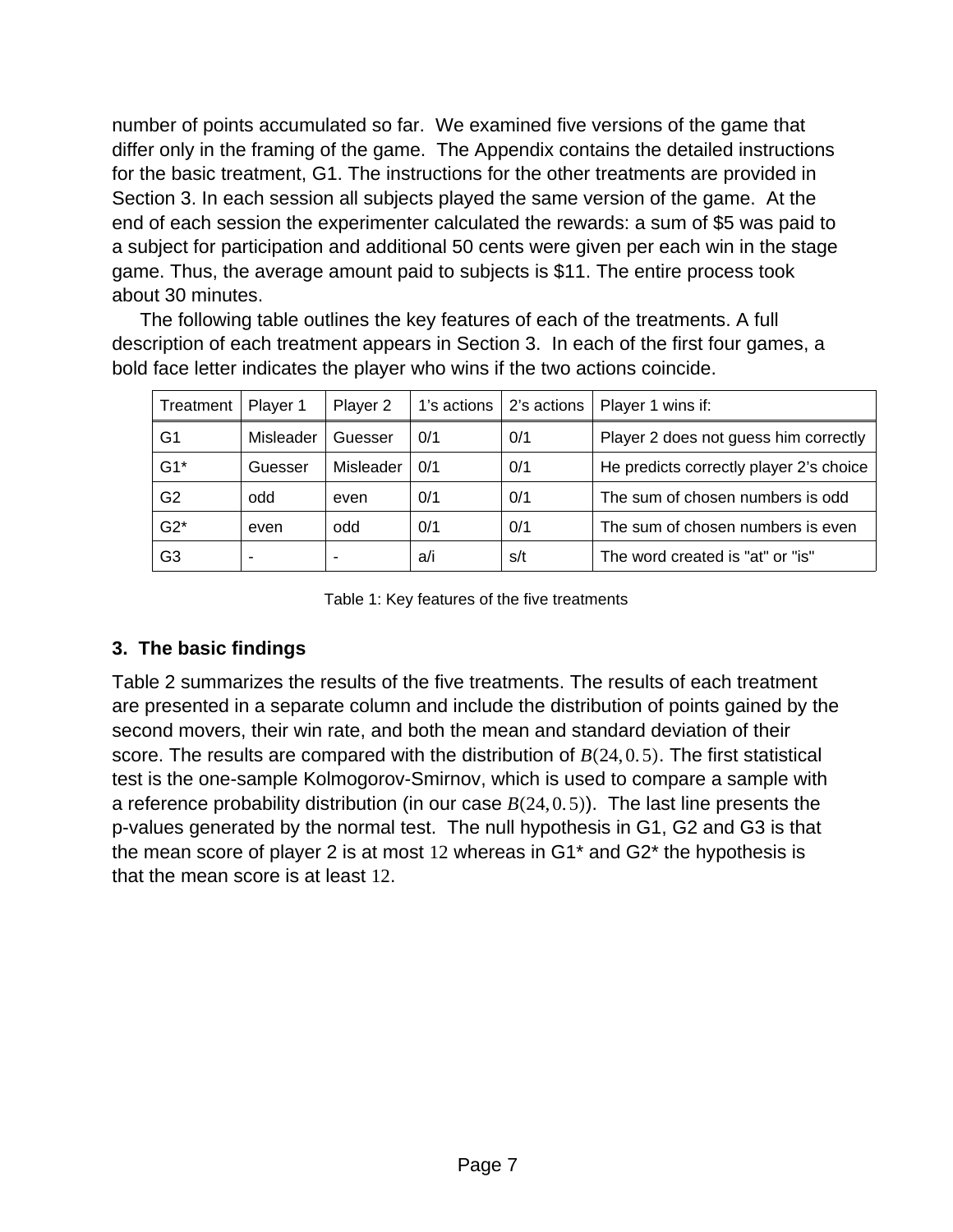|                               |            | $n = 55$       | $n = 29$  | $n = 29$       | $n = 26$ | $n = 27$       |
|-------------------------------|------------|----------------|-----------|----------------|----------|----------------|
| Player 2's role               |            | guesser        | misleader | even           | odd      | as/it          |
| Player 2's wins               | B(0.5, 24) | G <sub>1</sub> | $G1*$     | G <sub>2</sub> | $G2^*$   | G <sub>3</sub> |
| $0 - 7$                       | 4%         | 0%             | 3%        | 0%             | 0%       | $0\%$          |
| 8                             | 4%         | 0%             | 0%        | 3%             | 8%       | 11%            |
| 9                             | 8%         | 7%             | 7%        | 3%             | 8%       | 7%             |
| 10                            | 12%        | 7%             | 7%        | 3%             | 19%      | 4%             |
| 11                            | 15%        | 15%            | 14%       | 21%            | 27%      | 11%            |
| 12                            | 16%        | 20%            | 21%       | 14%            | 8%       | 22%            |
| 13                            | 15%        | 16%            | 14%       | 17%            | 12%      | 11%            |
| 14                            | 12%        | 11%            | 21%       | 10%            | 8%       | 22%            |
| 15                            | 8%         | 20%            | 10%       | 10%            | 8%       | 4%             |
| 16                            | 4%         | 4%             | 3%        | 7%             | $0\%$    | $0\%$          |
| $17 - 24$                     | 4%         | 0%             | 0%        | 10%            | 4%       | 7%             |
| p-value (1-sample K-S*)       |            | 1.51%          | 4.14%     | 7.78%          | 46.69%   | 7.26%          |
| Player 2's win rate           | 50.0%      | 52.6%          | 51.4%     | 54.2%          | 47.9%    | 51.1%          |
| Player 2's mean score         | 12.00      | 12.61          | 12.34     | 13.00          | 11.50    | 12.26          |
| (standard deviation)          |            | (0.26)         | (0.4)     | (0.45)         | (0.44)   | (0.51)         |
| <i>p</i> -value (normal test) |            | 3.1%           | 22.4%     | 1.4%           | 14.9%    | 29.1%          |

\*Bootstrapped to correct for discreteness of the distributions.

Table 2: Summary of the results

# **3.1. The misleader-guesser game**

The baseline treatment is G1:

"Imagine that you are about to play a 24-round game. In the game there are two players, a misleader and a guesser. At each round, the misleader moves first and has to choose a number, 0 or 1. The guesser moves second and has to guess the misleader's choice. The guesser gets a point if his guess is correct and the misleader gets a point if the guesser fails. Each player's aim is to get as many points as possible. At each round each player can see on the screen the entire history of the game up to that point."

In G1 the guesser has a significant advantage. On average, guessers gained 12.6 points, namely, they won 53% of the rounds. In the repeated game, the guesser won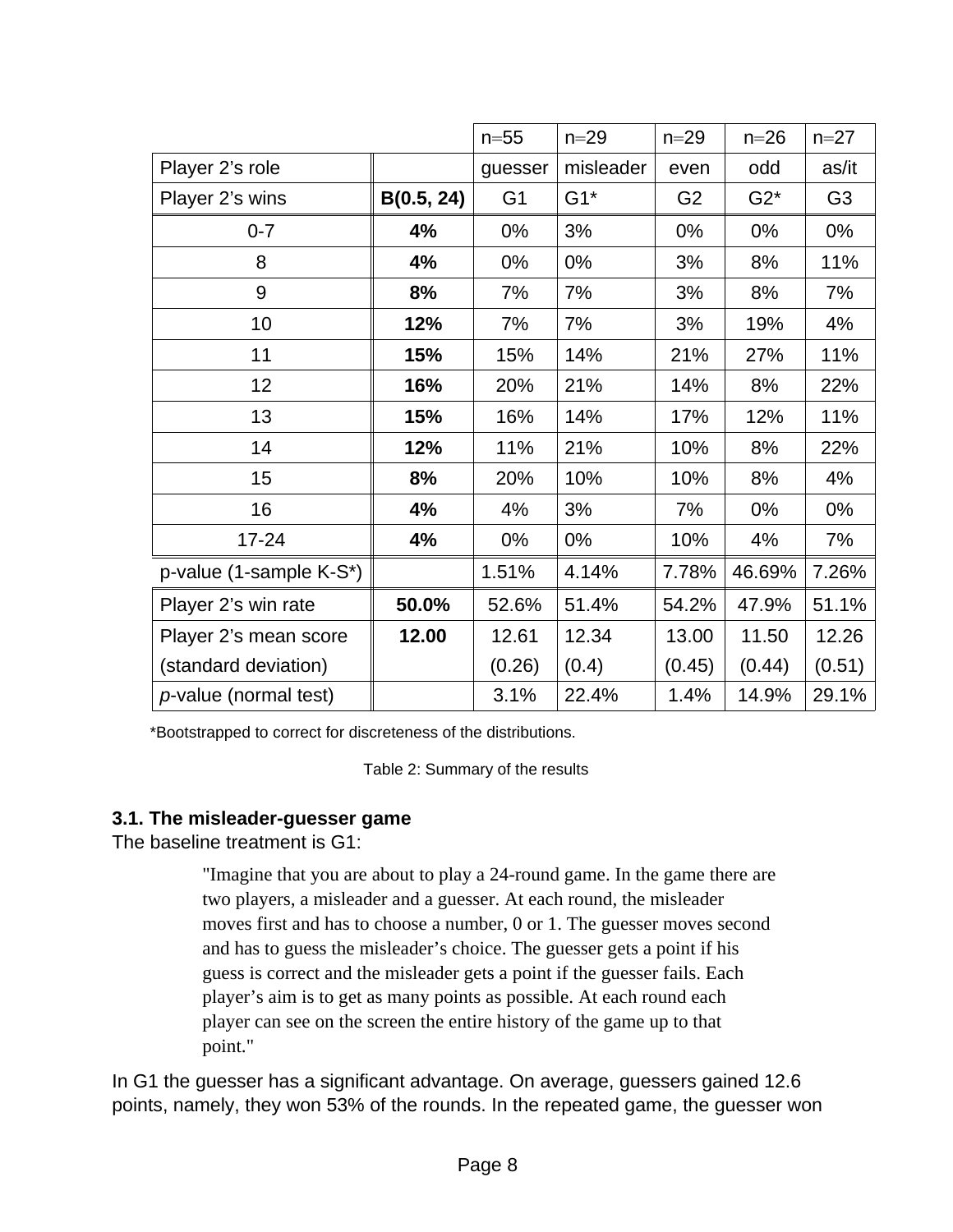more points than the misleader in 28 of the 55 games, while the misleader won more points in only 16 games (11 repeated games ended with a "draw"). The results are significant at the 3. 1% level.

To get a better sense of the guesser's advantage it is helpful to compare the distribution of our subjects' points in G1 with the distribution predicted by  $B(24, 0.5)$ . This is depicted in Figure 2 below.





One may think that a success rate of 0.526 is an insignificant deviation from the 0.5 prediction. We disagree. First note that even if both players would use independent mixed strategies, which assign probability 0.6 to one of the two actions, the expected guesser's win rate would be only 0.52 ( $0.6 \times 0.6 + 0.4 \times 0.4$ ). This indicates that subjects' behavior is far from the game theoretical prediction, and therefore, sophisticated players may obtain an even higher win rate. Second, this "slight" advantage of the guesser could become inflated for a variation of the game (resembling the "even and odd" game in Edgar Allan Poe's "The Purloined Letter", which is discussed later) where the winner is the player who gets first to an advantage of some fixed number of points.

As mentioned previously, G1 introduces three major framing effects to a standard repeated matching-pennies game: being labelled a guesser/misleader, aiming to match/mismatch the opponent's action and moving second/first. To investigate the extent to which these framing effects may have contributed towards the guesser's advantage, we tested several variations of G1. We discuss these in the next subsections.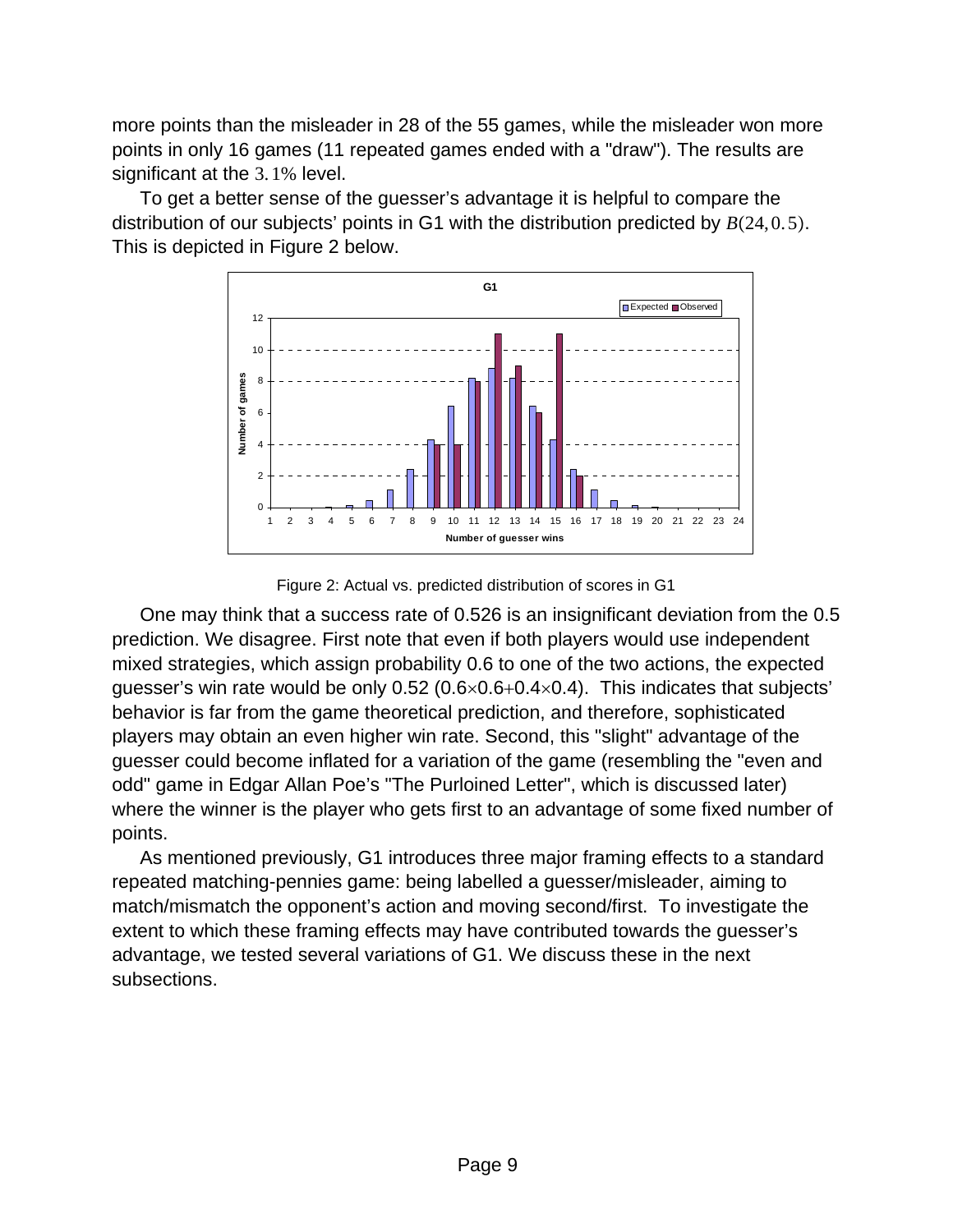### **3.2. The even and odd game**

To control for non-neutral labeling of players' roles, we ran the following treatment (G2):

> You are about to play a 24-round game. There are two players in the game: player 1 and player 2. At each round, player 1 moves first and player 2 moves second. Each player has to choose a number, 0 or 1. Player 1 gets a point if the sum of the chosen numbers is odd. Player 2 gets a point if the sum is even. Each player's aim is to get as many points as possible. At each round each player can see on the screen the entire history of the game up to that point.

G2 is a modification of G1 in which the players are not labeled as a misleader and a guesser. While player 2 has to simply choose his guess of player 1's action, player 1 has to choose the *opposite* of what he anticipates player 2 will choose.

Our experimental results hint at an advantage of the even player (player 2) who won 54% of the games (on average 13 points), a significant deviation from the game theoretical prediction with  $p = 1.3\%$ . This suggests that two of the framing effects aiming to match the opponent's action and moving second - are enough to generate a significant guesser advantage.

### **3.3. The order effect**

The results of G1 and G2 leave the possibility that what we observe is actually a "second-mover advantage". In order to examine this possibility, we investigated two other treatments, dual to G1 and G2 in the sense that the roles of the two players are exchanged. G1\* is a guesser-misleader game in which *player 1* guesses player 2's choice. G2\* is an even and odd game in which *player 1* is the even player.

In both dual game, the second mover (the misleader in G1\* and the odd-player in G2\*) obtains no advantage. In the even and odd game (G2\*), the even player who is there player 1, even obtained an advantage and gained on average 12.5 points, however this advantage is significant with  $p=15%$  only.

# **3.4. The "as/it" game**

The results of G1\* and G2\* still do not address the question of whether timing by itself (i.e., keeping the labeling of actions and roles as neutral as possible) can generate a guesser's advantage. We address this question in the final treatment (G3) where the order of moves is the only asymmetry between the two players.

# G3

You are about to play a 24-round game. In the game there are two players: player 1 and player 2. At each round, the two players compose a two-letter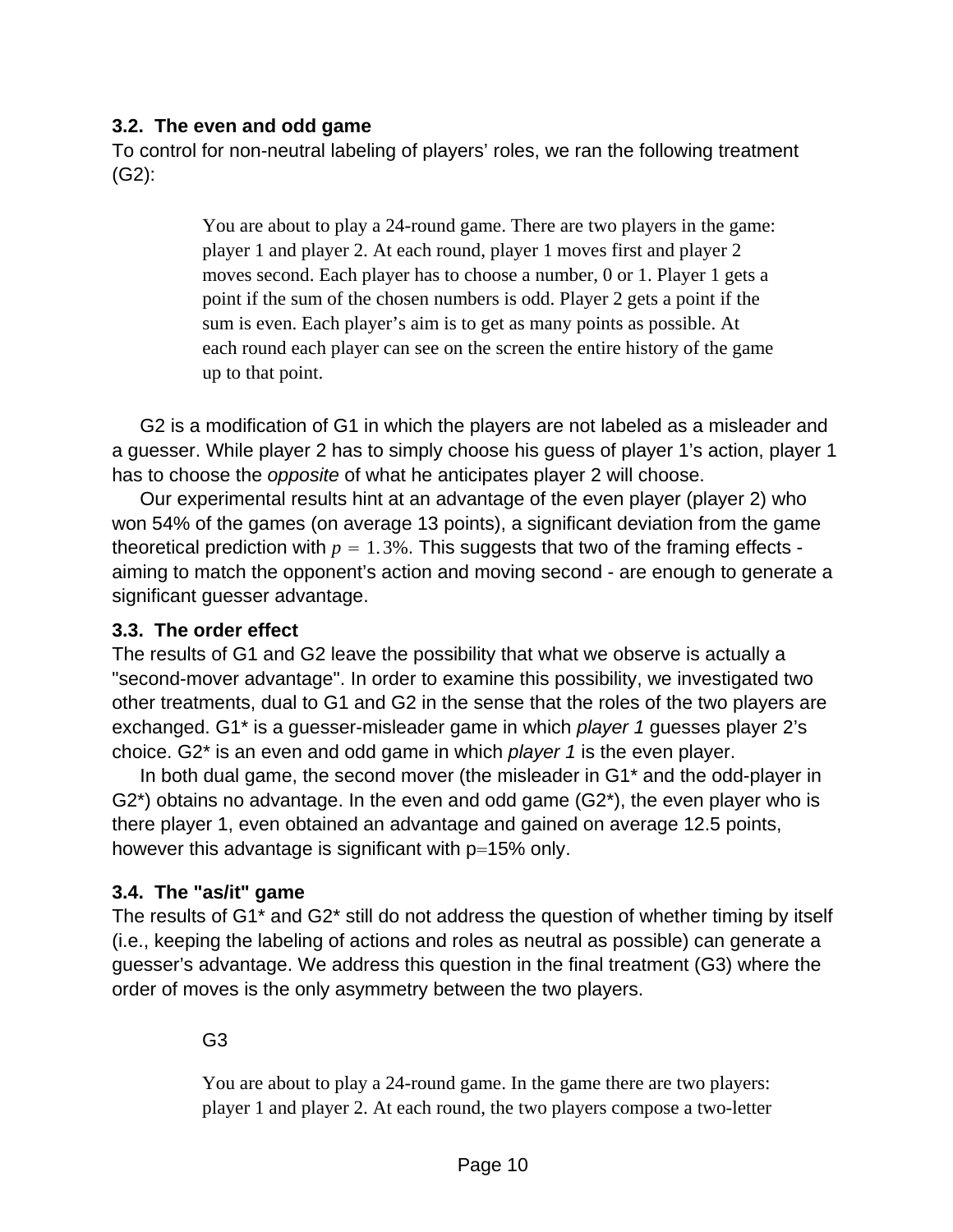word. Player 1 moves first and has to choose the first letter of the word, a or i. Player 2 moves second and has to choose the second letter of the word, s or t. Player 1 gets a point if the word formed is either at or is. Player 2 gets a point if the word formed is either as or it. Each player's aim is to get as many points as possible. At each round each player can see on the screen the entire history of the game up to that point.

The distribution of points among the 27 pairs who played the game was close to that of the Binomial(24,0.5). In particular, player 2 won only 51.1% of the rounds (331 out of 648 rounds), an insignificant advantage. We interpret these findings as evidence that timing-without-observability on its own cannot generate an advantage to one of the players.

To summarize, our results suggest that an appropriate choice of framing can have an asymmetric effect in what may be perceived as a totally symmetric game. Our data indicates that being a player who aims to match the opponent's action is advantageous irrespective of whether the player moves first or second.

### **4. Searching for explanations of the guesser's advantage**

#### **4.1. Is there a prominent action?**

The following could be a possible explanation for the guesser's advantage in G1. Assume there was a prominent action, which is more likely to be chosen by subjects in both roles. Then given the payoffs of the game, the tendency of subjects to choose the prominent action would give an advantage to the guesser (this explanation is similar to the one given in Rubinstein, Tversky and Heller (1996) for the seeker's advantage).

However, according to the data no action is prominent for *both* players. In the first round of G1, 38% of the misleaders and 67% of the guessers chose "1". Taking these numbers as estimates for the players' strategies yields a prediction that the guesser wins at each round with probability 0.46, which does not explain the guesser's advantage (similar results were obtained for the other treatments).

Furthermore, a prominent action does not show up in the data of the overall play of the game (chi-square test yields a *p* value of 0. 8). The following table presents the overall frequencies of the outcomes in all rounds in G1. The misleader chooses slightly more zeros and the guesser chooses slightly more ones. Using these frequencies to estimate mixed strategies for the whole game yields a prediction that the guesser wins with probability 0.4996 (=  $0.492 \times 0.523 + 0.508 \times 0.477$ ), significantly below the 0.525 frequency of the guesser's wins in G1.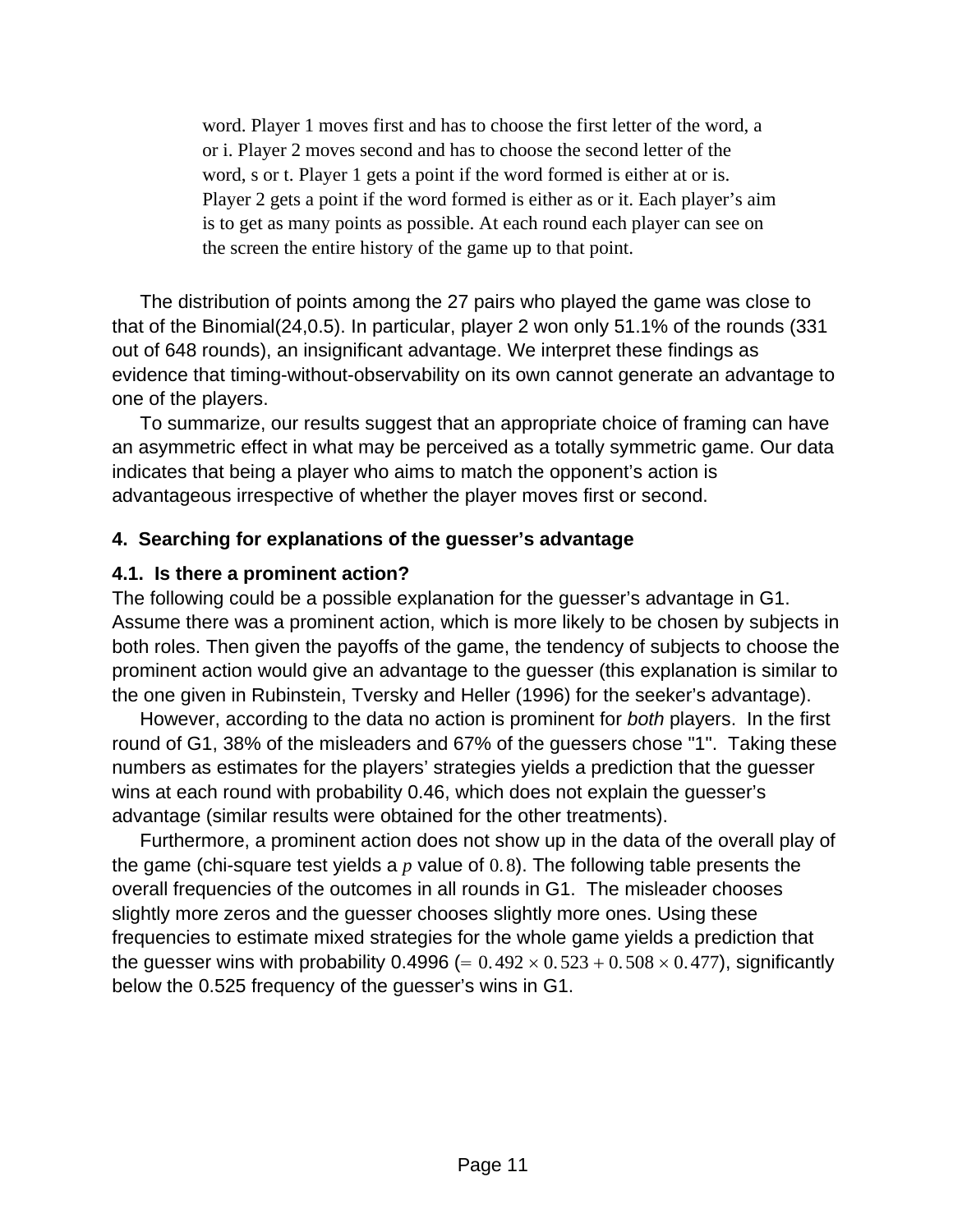|            |   | Guesser:   |                  |      |
|------------|---|------------|------------------|------|
|            |   | $\left($ ) |                  |      |
| Misleader: | 0 |            | $27.0$   $25.2$  | 52.3 |
|            |   |            | $22.2$   25.5    | 47.7 |
|            |   |            | $49.2 \mid 50.8$ |      |

Table 3: Distribution of one shot game outcomes

Thus, the existence of some prominent action does not explain the guesser's advantage.

# **4.2. Is the guesser's advantage an artifact of inexperienced players?**

One might conjecture that the deviations from the game theoretic prediction are limited to the beginning of the game and that with time, players learn to play the mixed strategy equilibrium. By this approach, one would expect that the mean scores in the second half of the game would be more symmetric than the mean scores in the first half. The data summarized in Table 4 does not confirm this line of thinking. The last column of the table presents the results of a two-sample K-S tests of the hypothesis that the distributions of the results in the two halves is drawn from the same distribution. The test clearly supports this hypothesis.

| Game           |      | Guesser's mean score | Two-sample K-S <sup>*</sup> (p value)                         |       |
|----------------|------|----------------------|---------------------------------------------------------------|-------|
|                |      |                      | in the full game $ $ in the first half $ $ in the second half |       |
| G <sub>1</sub> | 12.6 | 6.2                  | 6.4                                                           | 0.966 |
| $G1*$          | 11.7 | 5.9                  | 5.8                                                           | 0.875 |
| G <sub>2</sub> | 13.0 | 6.5                  | 6.5                                                           | 0.859 |
| $G2^*$         | 12.5 | 6.3                  | 6.2                                                           | 0.987 |
| G <sub>3</sub> | 12.3 | 6.2                  | 6                                                             | 0.985 |

\*Bootstrapped to correct for discreteness of the distributions.

Table 4: Mean number of rounds won by the Guesser

# **4.3. Persistence effect**

Applying the Wald-Wolfowitz runs test to the individual data does not reject the hypothesis that a vast majority of the subjects do produce a random sequence. In G1, for example, the hypothesis of a random sequence is not rejected ( $p=5\%$ ) regarding 87% of players 1 and 76% of players 2.

One might think that we would observe a "negative recency effect", as reported in the psychological literature regarding the production of random sequences (see for example, Kahneman and Tversky (1972)). According to this literature, when producing a random sequence of zeros and ones, people tend to change their choices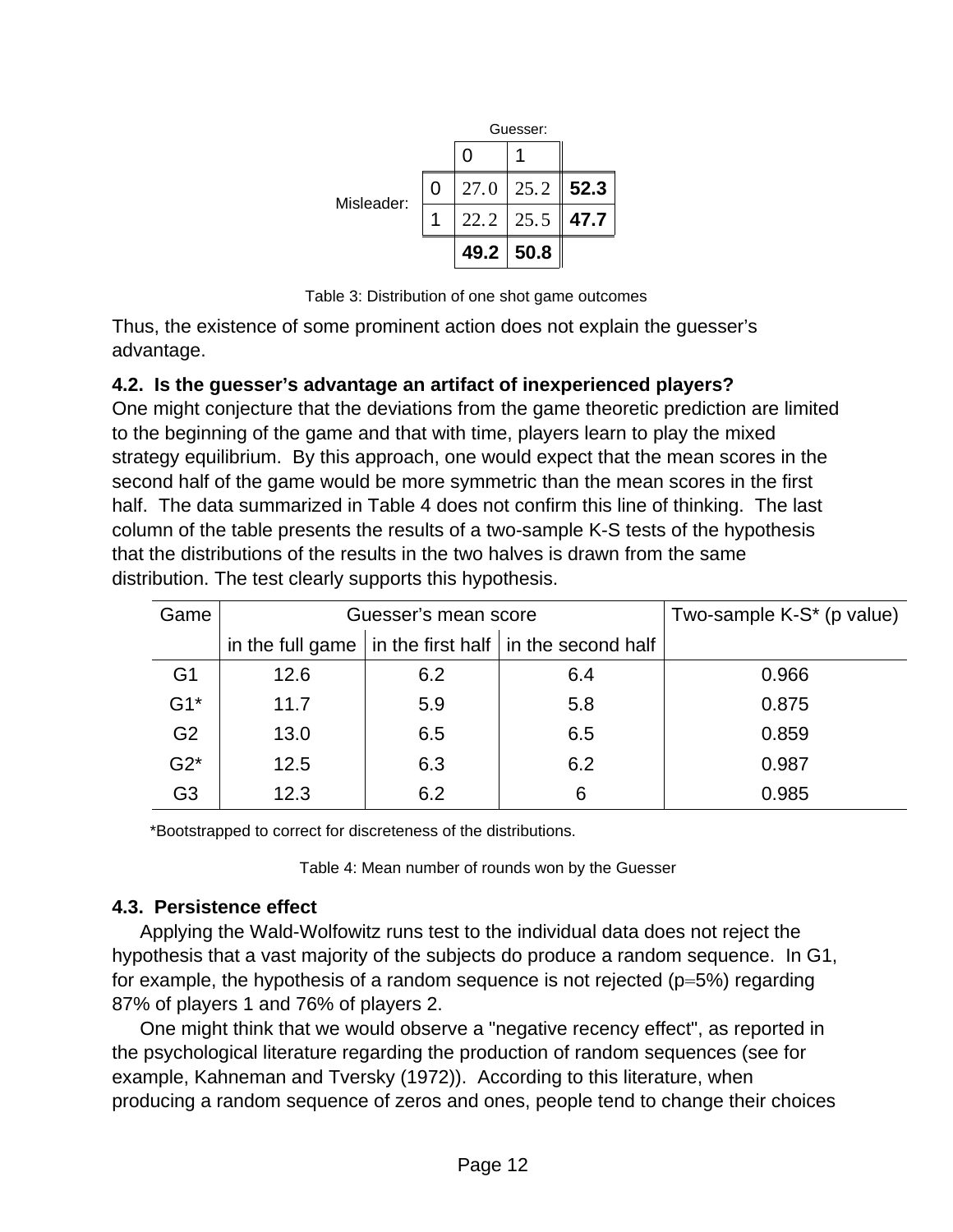from period to period more than 50% of the time. Our data shows the opposite. We observe a tendency for persistence. Players 1 and 2 in G1 repeat their past choices in 55% and 57% of the cases, respectively. Similar frequencies (between 53% and 60%) are observed in the other versions of the game.

Note that the persistence effect does not explain the guesser's advantage since it could be that the players are equally likely to repeat their choices after a misleader's win as after a guesser's win.

| total           |                                         | 25.5% 27.3% 22.7% 24.6% |     |
|-----------------|-----------------------------------------|-------------------------|-----|
| 0,1             | 25.4%   26.7%   21.0%   27.0%           |                         |     |
| 1,0             | 25.0%   28.2%   24.6%   22.1%           |                         |     |
| 0,0             | $16.9\%$   <b>36.1%</b>   24.1%   23.0% |                         |     |
| 1,1             | $35.1\%$   17.7%   21.1%   26.1%        |                         |     |
| $n=1,265$   1,1 | 0,0                                     | 1,0                     | 0,1 |

**4.4. A partial explanation: asymmetry in response to past success** The following is a transition matrix of the one shot outcomes in G1:

Table 4:Transition probabilities of one shot outcomes

The one striking observation is the exceptionally significant tendency for persistence of the outcomes (1,1) and (0,0) and the low transition probabilities from  $(1,1)$  to  $(0,0)$  and from  $(0,0)$  to  $(1,1)$ . To shed more light on the transition matrix, let us look at the following table, which displays the chances that each of the players repeats his action following a success and following a failure:

|                   | Repeats action |
|-------------------|----------------|
| Misleader success | 51.8%          |
| failure           | 57.7%          |
| Guesser failure   | 52.6%          |
| <b>SUCCESS</b>    | 60.7%          |

Table 5: Persistence rate after success/failure

This table reveals that the guesser tends to repeat his action after success and the misleader tends to retain his past action after failure. Suppose the guesser followed a simple strategy where he repeats his past action with probability 0.61 after success and probability 0.53 after failure, and the misleader repeats his action with probability 0.58 after failure and with probability 0.52 after success. Then a guesser's success will be followed by another success with probability  $0.58 \times 0.61 + 0.42 \times 0.39 = 0.52$ , and a misleader's success will be followed by an equally likely win by each of the players. Calculating the stationary distribution of the Markovian matrix yields a 51% success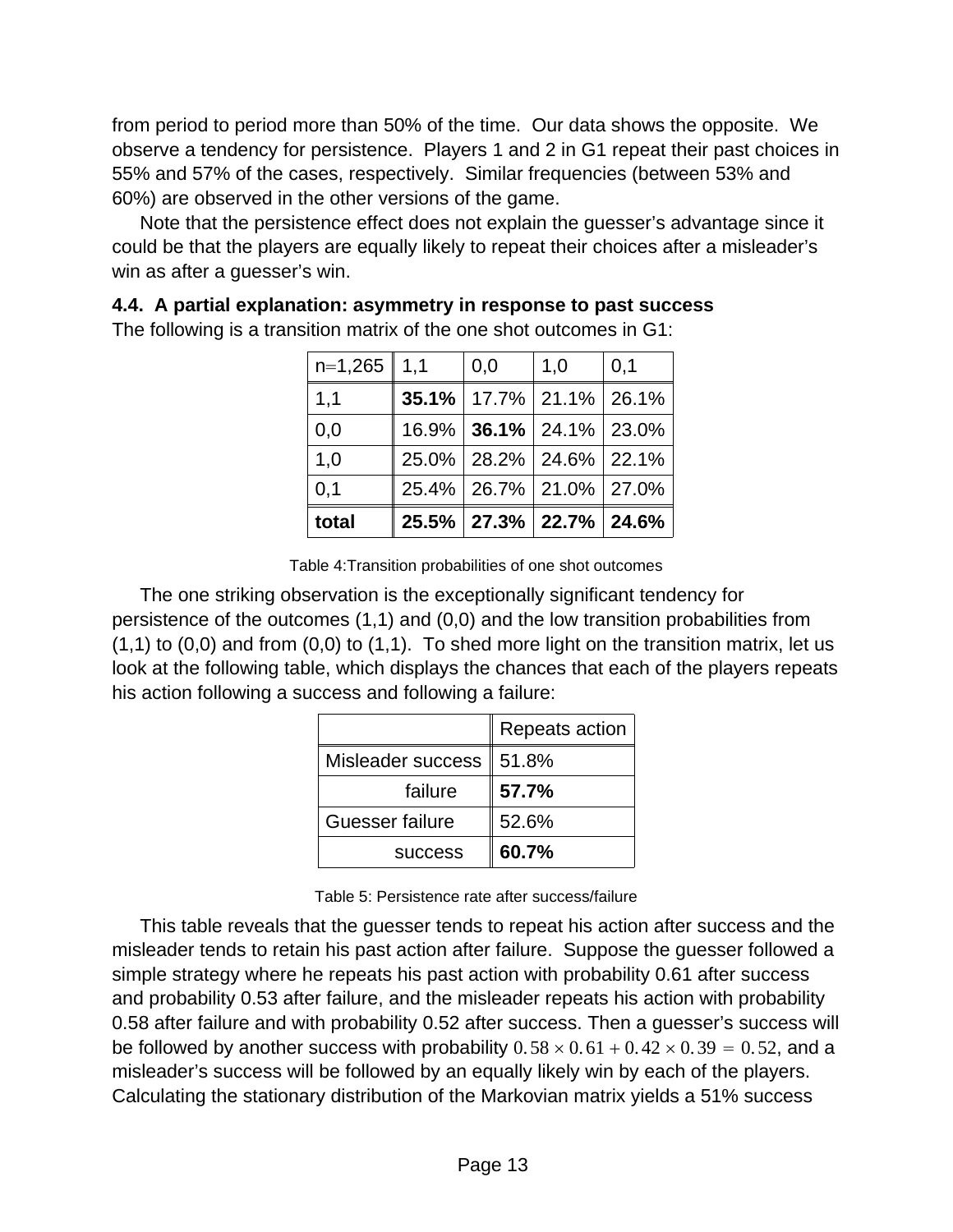rate for the guesser, and thus, provides a partial explanation for the guesser's success.

The above is the best partial explanation we found in the data for the guesser's advantage. It should be noted that this explanation *does not* extend to G2. There, player 1 (the odd player) repeats his action after success with probability 0.63 and after failure with probability 0.50, whereas player 2 (the even player) repeats his action after failure with probability 0.56 and after success with probability 0.53. These numbers would be more consistent with a slight advantage for player 1, while in G2 we observe an advantage for player 2.

### **4.5. One more curious fact**

In G1, there were 73 histories in which the same outcome, (1,1) or (0,0), was repeated in the last  $k \geq 3$  periods. In 55% of those cases the guesser succeeded also in the next period. Strikingly, there were only 28 histories in which the same outcome, (1,0) or (0,1), was repeated in the last  $k \geq 3$  periods. Such histories were followed by yet another victory for the misleader in only 36% of the cases. This asymmetry between the players may reinforce our intuition that guessers were more alert than misleaders.

### **5. Modeling the players' behavior**

There are two potential asymmetries that may explain the guesser's/even-player's advantage.

(i) The misleader/odd-player has to execute a more complicated mental operation. The guesser/even-player has to predict his opponent's move and to choose the same action. In contrast, the misleader/odd-player has to predict his opponent's move and to choose the *opposite*, an operation which is more likely to yield a mistake.

(ii) The guesser/even-player is more primed than the misleader/odd-player to think strategically, namely to infer the next move from the last move and to respond optimally to his prediction.

The following model attempts to capture the above asymmetries. Consider a repeated matching-pennies game, where it is player 2 who wins a stage game if the choices match. Each player chooses his initial action at random. From then on, player *i*'s strategy is given as follows. With probability  $1 - \beta_i$  he randomizes and with probability  $\beta_i$  he "thinks strategically". When a player randomizes he has a bias. His last action can predict his next action with probability  $\alpha > \frac{1}{2}.$  Here we assume that a player *repeats* his previous action with probability  $\alpha$  and switches an action with probability  $1 - \alpha$ . If we were to assume that a player is more likely to *switch* an action when he tries to randomize (what seems consistent with other experiments), our results will not change, provided that we also adjust the second (strategic) part of player's behavioral rule. When a player "thinks strategically" he believes that it is more likely that his opponent will repeat his last action and he best responds to this prediction. However, while player 2 executes the best response accurately, player 1 makes a mistake with probability  $\varepsilon$ , and instead of mismatching his opponent's action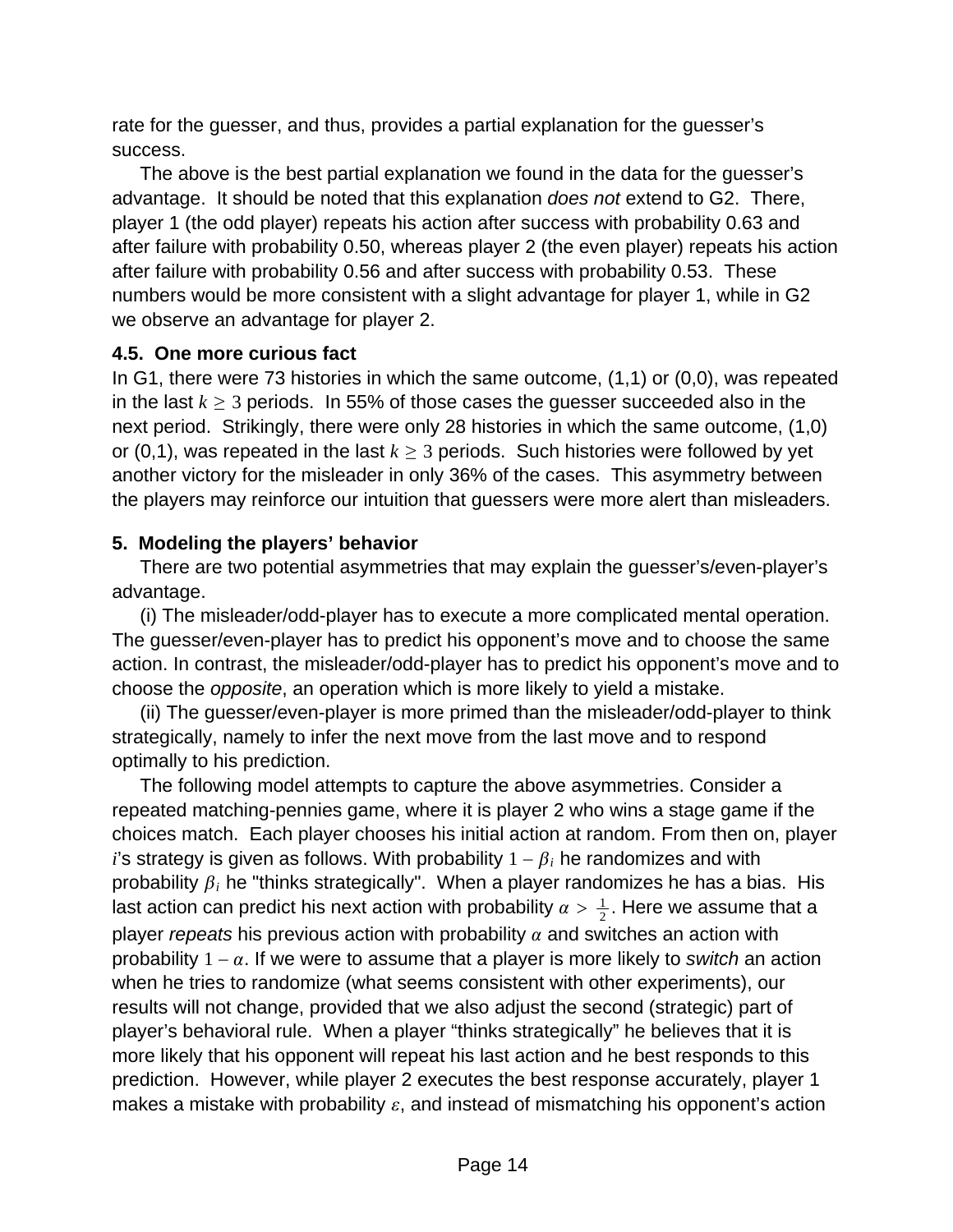he matches it.

Assume first that the matching-pennies game is played for infinitely many periods. There are two states: either the players match thei actions, or they mismatch. Computing the Markov stationary probabilities for these two states, yields the following expression for player 2's win rate:

```
[(1-\beta_1)\alpha+\beta_1(1-\varepsilon)][\beta_2+(1-\beta_2)(1-\alpha)]+(1-\beta_2)\alpha[\beta_1\varepsilon+(1-\beta_1)(1-\alpha)]\frac{1 + [(1-\beta_1)\alpha + \beta_1(1-\varepsilon)][\beta_2 + (1-\beta_2)(1-\alpha)] + (1-\beta_2)\alpha[\beta_1\varepsilon + (1-\beta_1)(1-\alpha)] - [(1-\beta_1)\alpha + \beta_1\varepsilon][\beta_2 + (1-\beta_2)\alpha] - (1-\beta_2)(1-\alpha)[(1-\beta_1)(1-\alpha)] + (1-\beta_2)\alpha[\beta_1\varepsilon + (1-\beta_1)(1-\alpha)] - (1-\beta_2)\alpha[\beta_1\varepsilon + (1-\beta_1)(1-\alpha)]
```
To better understand the relation between this expression and our data, assume next that the matching-pennies game was repeated for only 24 periods. Assume also that  $\alpha = 0.6$ . We simulated the above model to test whether it can generate the guesser/even-player's advantage observed in our data. Figure 3 plots player 2's win rate as a function of  $\epsilon$  for  $\beta_1 = \beta_2 = 0.3$  (the grid on this graph is of 1% and each point averages 10,000 runs of the repeated game).



Figure 3: Player 2's win rate as a function of  $\varepsilon$  for  $\beta_1 = \beta_2 = 0.3$ 

As evident from the figure, the asymmetry in the error's rate (no error for player 2 and positive error rate for player 1) is capable of explaining the guesser/even-player's advantage: when player 1's error lies in the interval  $[0.2, 0.3]$ , player 2 gets a lead of 1% to 2% above player 1's win rate. Figure 4 demonstrates that the effect of this asymmetry is amplified when we consider a player a winner in the repeated game if he scores more than 12 points. Using the same parameters we get that the difference between player 2's win rate and player 1's win rate increases quickly with  $\varepsilon$  and reaches 10% when the mistake probability is 0. 3.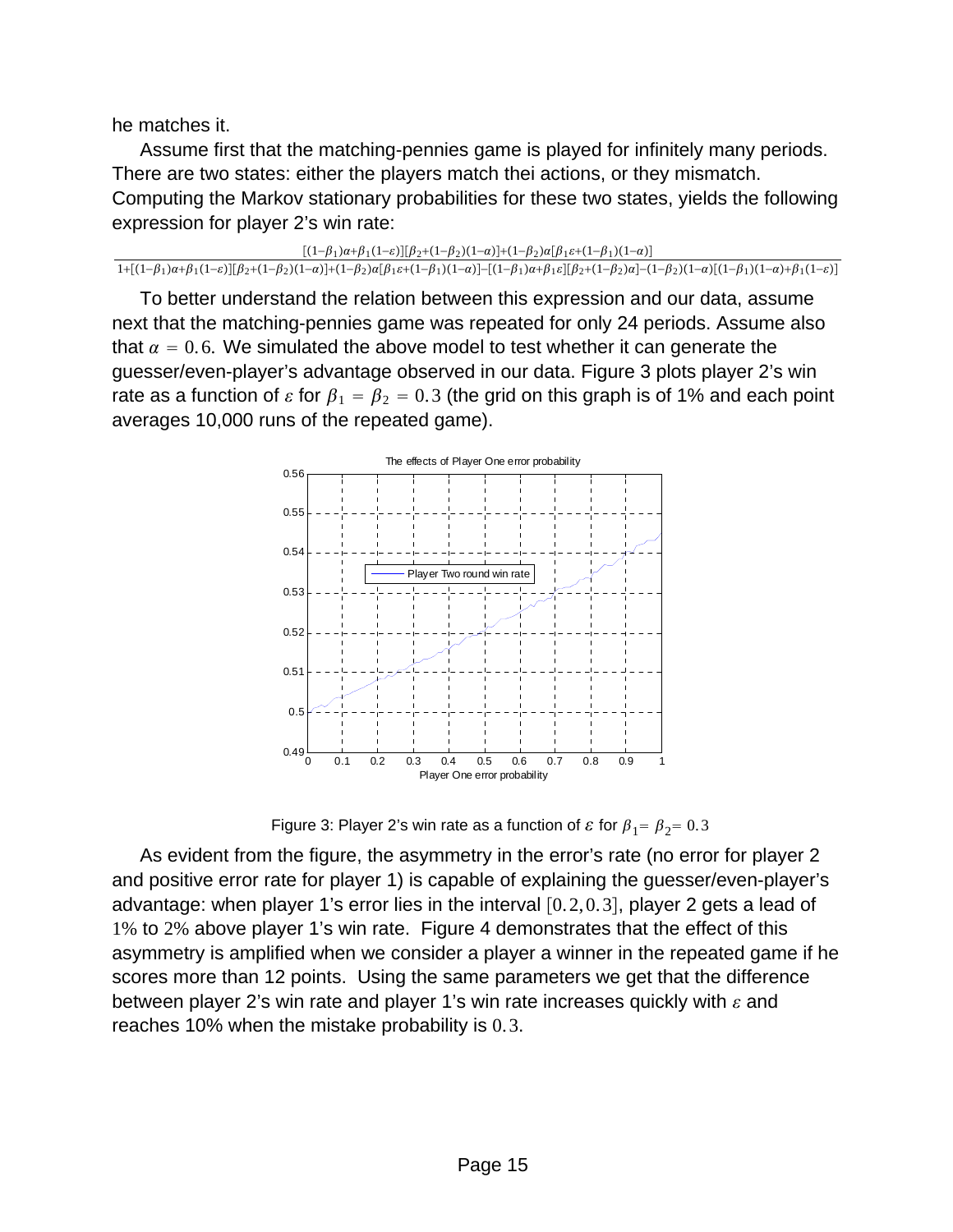

Figure 4: Player 2's win rate in the 24 round repeated game as a function of  $\varepsilon$  for  $\beta_1 = \beta_2 = 0.3$ 

Looking for the effect of the priming asymmetry, we simulated the model without mistakes ( $\varepsilon = 0$ ) and with asymmetry in the likelihood of behaving strategically. Figure 5 plots player 2's win rate as a function of  $\beta_1$  when  $\beta_2 = 0.3$ . As evident from the graph, player 2 has an advantage as long as  $\beta_1$  is below  $\beta_2$ . In particular when  $\beta_1 = 0.1$  player 2's win rate is 52% (which is the rate we obtain experimentally in G1).



Figure 5: Player 2's win rate as a function of  $\beta_1$  with  $\beta_2 = 0.3$  and  $\varepsilon = 0$ 

Combining the two asymmetries yields a greater advantage for player 2. Figure 6 plots the win rate of player 2 as a function of  $\beta_2$  when  $\varepsilon = 0.2$  and  $\beta_1 = 0.1$ . As we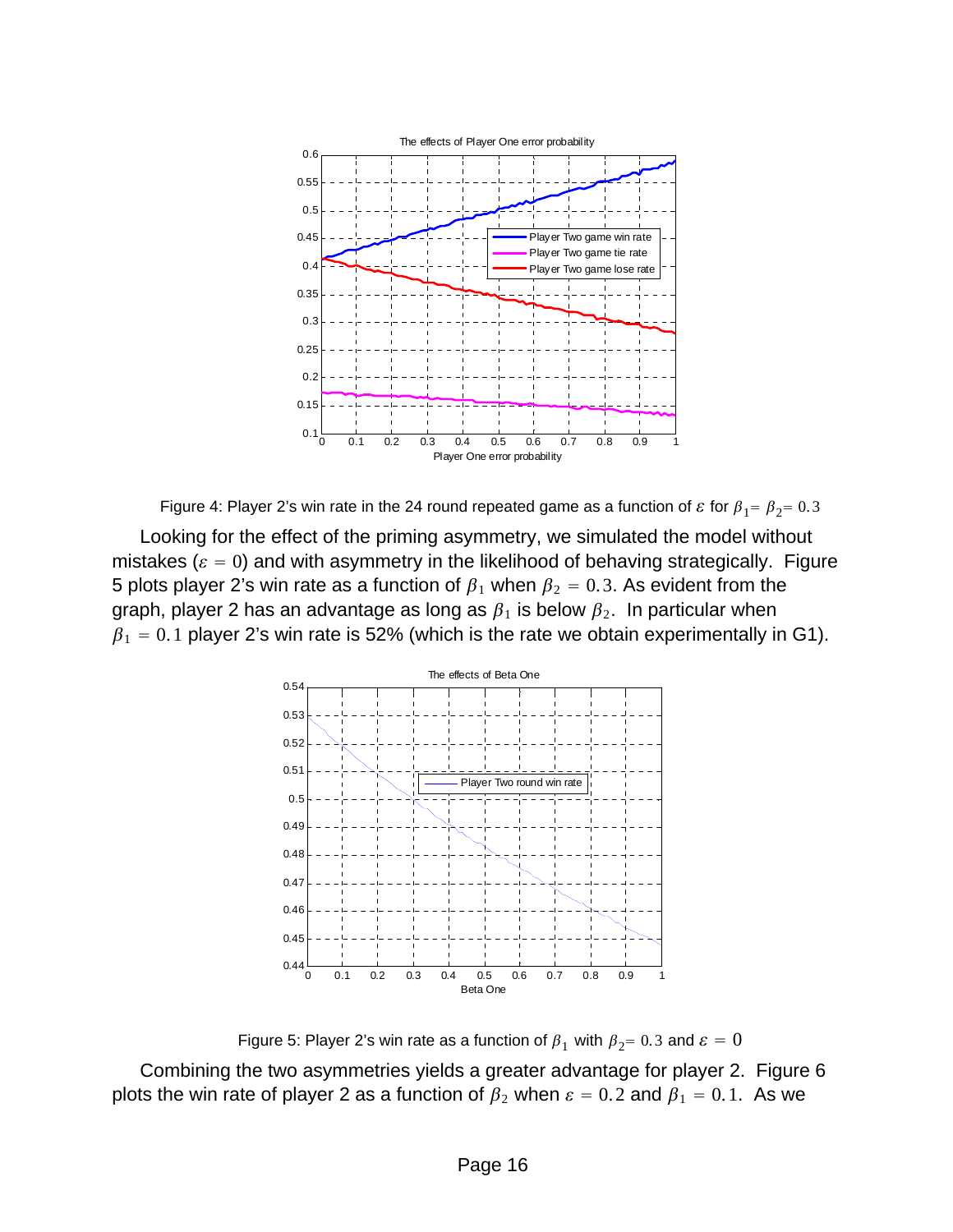



Figure 6: Player 2's win rate as a function of  $\beta_2$  for  $\varepsilon = 0.2$  and  $\beta_1 = 0.1$ 

Note that some other variants of our model provide paradoxical results. Consider, for example, another behavioral model for the 24-period repeated matching-pennies game. As before, player *i*'s behavioral rule has two components, random and strategic. When a player randomizes he "uses" a random device, which has a systematic bias either towards the action "1" or towards the action "0"; the device yields the outcome 1 with either probability 0.6 or 0.4. The bias is determined at the beginning of the game and is fixed throughout the 24 rounds. In contrast to the first model, the strategic component is triggered by the behavior of his opponent. When a player notices that the other player played the same action twice in a row, he best responds to that action. The only asymmetry we incorporate to this model is that player 1, and only player 1, makes a mistake with probability  $\varepsilon$  when attempting to best respond to an action that player 2 repeated twice.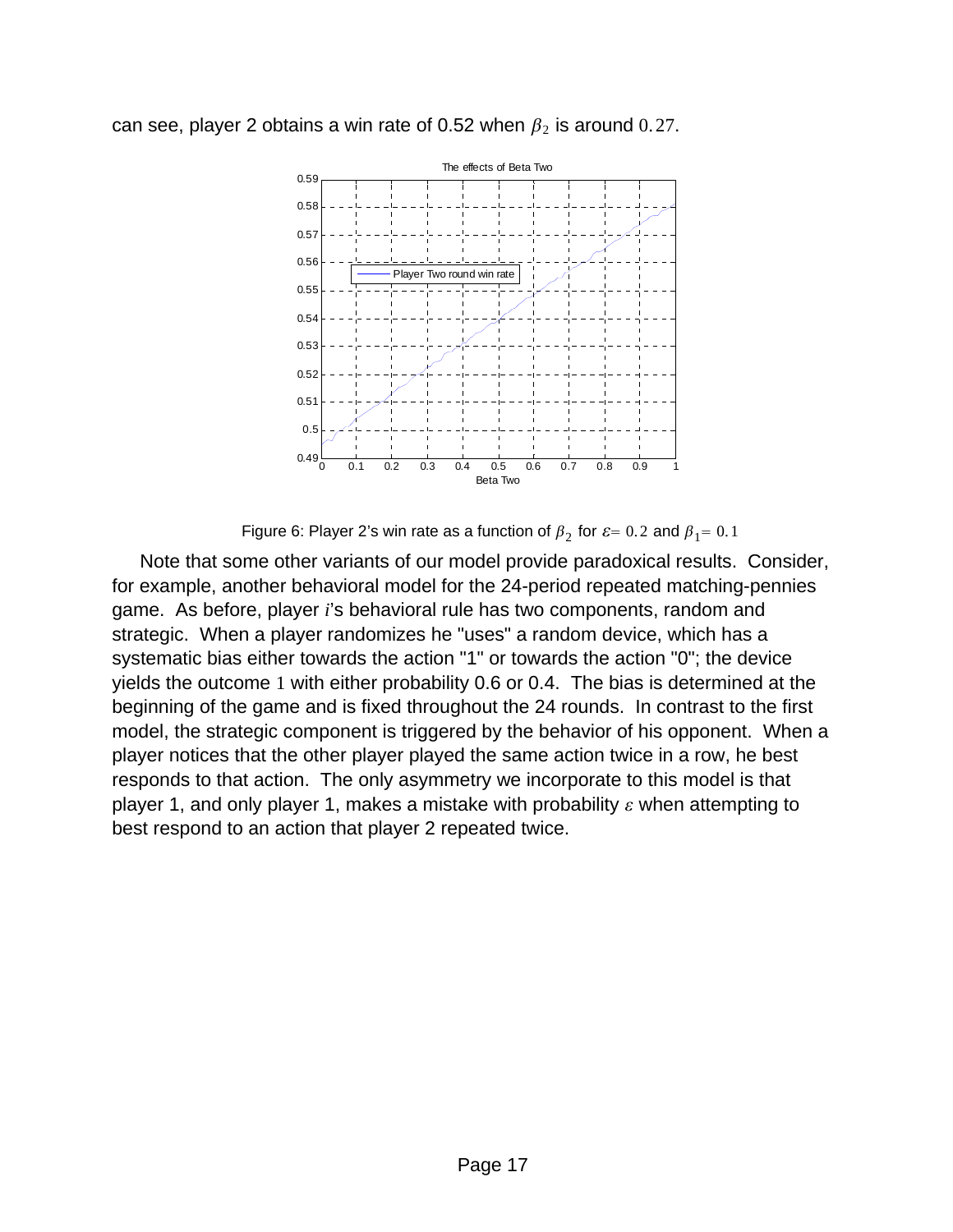

Figure 7: Player 2's win rate as a function of  $\varepsilon$  in the alternative model

Note that for this alternative model it is much more complicated to derive the markov stationary probabilities (assuming infinitely many repetitions of the stage game) as there are many possible states. We, therefore simulate Player 2's win rate as function of player 1's error rate, assuming for 24 repetitions of the stage game. The results are plotted in Figure 7. Surprisingly, player 1's mistake works in his favor (as long as  $\epsilon < 0.6$ ! This fact has to do with the structure of the game, which creates artificial synchronization between the timing in which the players best respond to each other. This synchronization does not arise in the first behavioral model where it is rare that the two players will think strategically in the same period.

# **6. Concluding remarks**

### **6.1. Back to Edgar Allan Poe**

Poe gives the cunning boy the role of the guesser. The boy distinguishes between an opponent who is simple minded and one who is not. If the opponent is simple minded (in our modern jargon, he uses level zero reasoning), the boy predicts that he will not change his action after success and thus, by changing his own action, he wins the next round. If the opponent is not simple minded (i.e., he uses level one reasoning), the boy predicts that he will change his action after success, expecting the boy to do the same. The cunning boy is even more sophisticated (i.e., he uses level two reasoning) and therefore beats the level one opponent.

Our findings are related to Poe's intuition and would fit nicely in our explanation of subjects' behavior after a guesser's success (rather than a guesser's failure), assuming that guessers believe that the misleaders are not simple minded. As we described in subsection 4.4, following a misleader's failure, 57.5% of the misleaders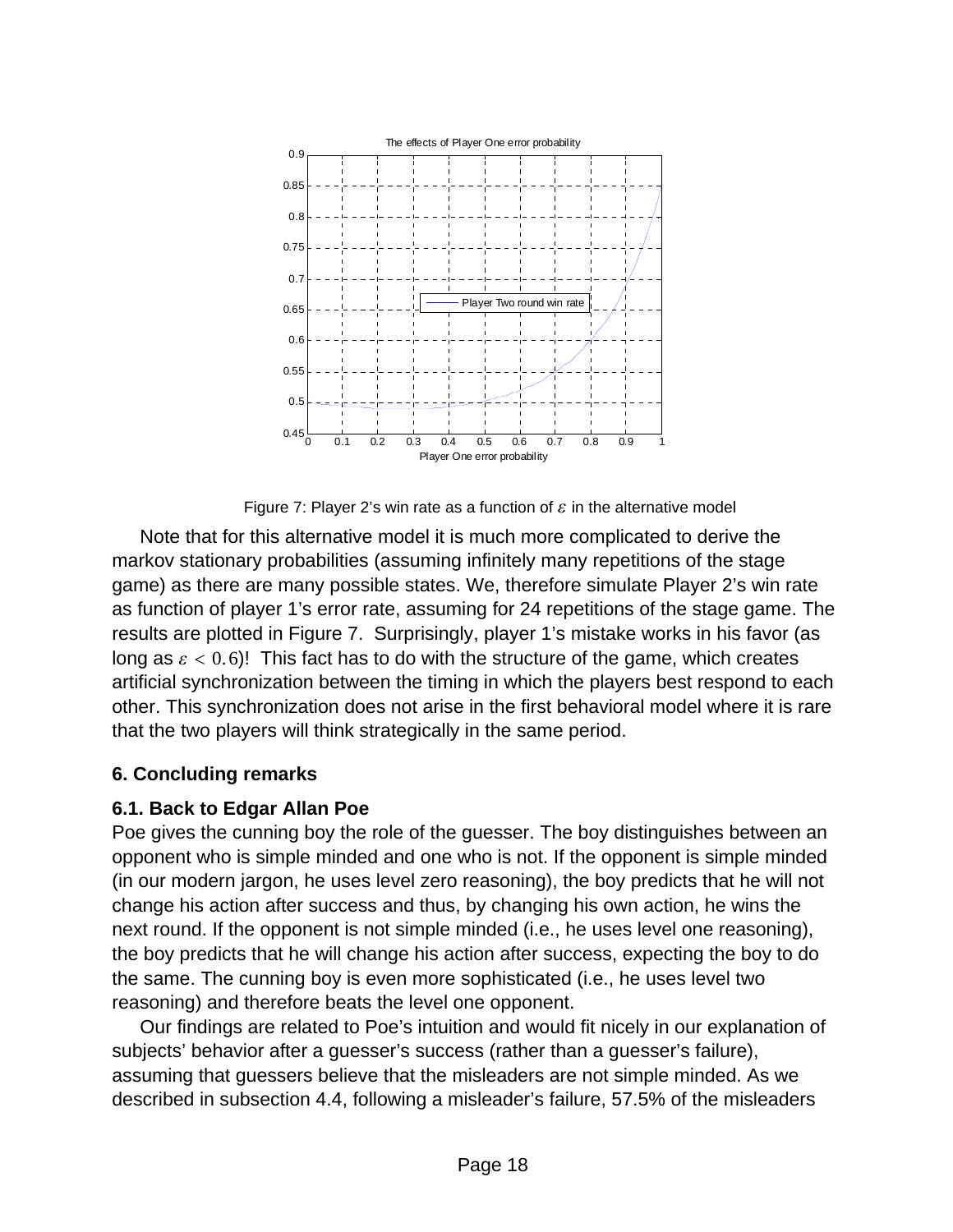and 60.7% of the guessers repeat their action. However, Poe demonstrates the boy's cunningness after his failure where we do not find traces of such thinking.

Note that the game Poe describes is somewhat different from ours. The closest parallel will be a version in which the first player to have an advantage of *k* points wins the match. If the guesser's victories are i.i.d. across games with a winning probability of *q*, then his chances of being the first to have an advantage of *k* points is

$$
\frac{1}{1+(\frac{1-q}{q})^k}
$$

It follows from this formula that guessers' "minor" advantage in the one shot game is translated to a huge advantage in Poe's game. For example, if  $q = 0.526$  and  $k = 4$  the guesser will win the game with probability 0.6, or if  $k = 8$  his chances of winning will jump to  $0.7$ 

### **6.2. Game Theory**

Much has been written about the failures of Game Theory to predict behavior. Advocates of Game Theory question the significance of the experimental evidence which reject the game theoretical predictions. Some claim that the refutation was conducted over games, which the subjects were not experienced to play. Some argue that Nash equilibrium fits only situations where the game is played often enough so that a convention is settled. Our experiment should have been the ideal stage for Game Theory to "work". A simple and familiar game, very simple equilibrium strategies, and repeated long enough to allow players to converge to equilibrium behavior. Nevertheless, our findings hint at a systematic deviation from the Game Theoretical prediction. More importantly, it hints at the possibility that even in a simple situation like matching pennies, the framing of the problem primes players to use different procedures for playing the game, and that these procedures do not perform equally well.

# **References**

Attali Yigal and Bar-Hillel Maya (2003). "Guess Where: The Position of Correct Answers in Multiple-Choice Test Items as a Psychometric Variable". *Journal of Educational Measurement*, 40, 109-128

Bargh, John A., Mark Chen and Lara Burrows (1996). "Automaticity of social behavior: Direct effects of trait construct and stereotype activation on action", *Journal of Personality and Social Psychology* 71, 230-244.

Bar-Hillel, Maya and Willem A. Wagenaar (1991). "The perception of Randomness", *Advances in Applied Mathematics* 12, 428-454.

Ben-Porath, Elchanan (1993). "Repeated Games with Finite Automata" *Journal of Economic Theory,* 59, 17-32

Cooper, Russell, Douglas, V. DeJong, Robert Forstythe and Thomas, W. Ross, (1993). "Forward Induction in the Battle-of-the-Sexes Games", *The American*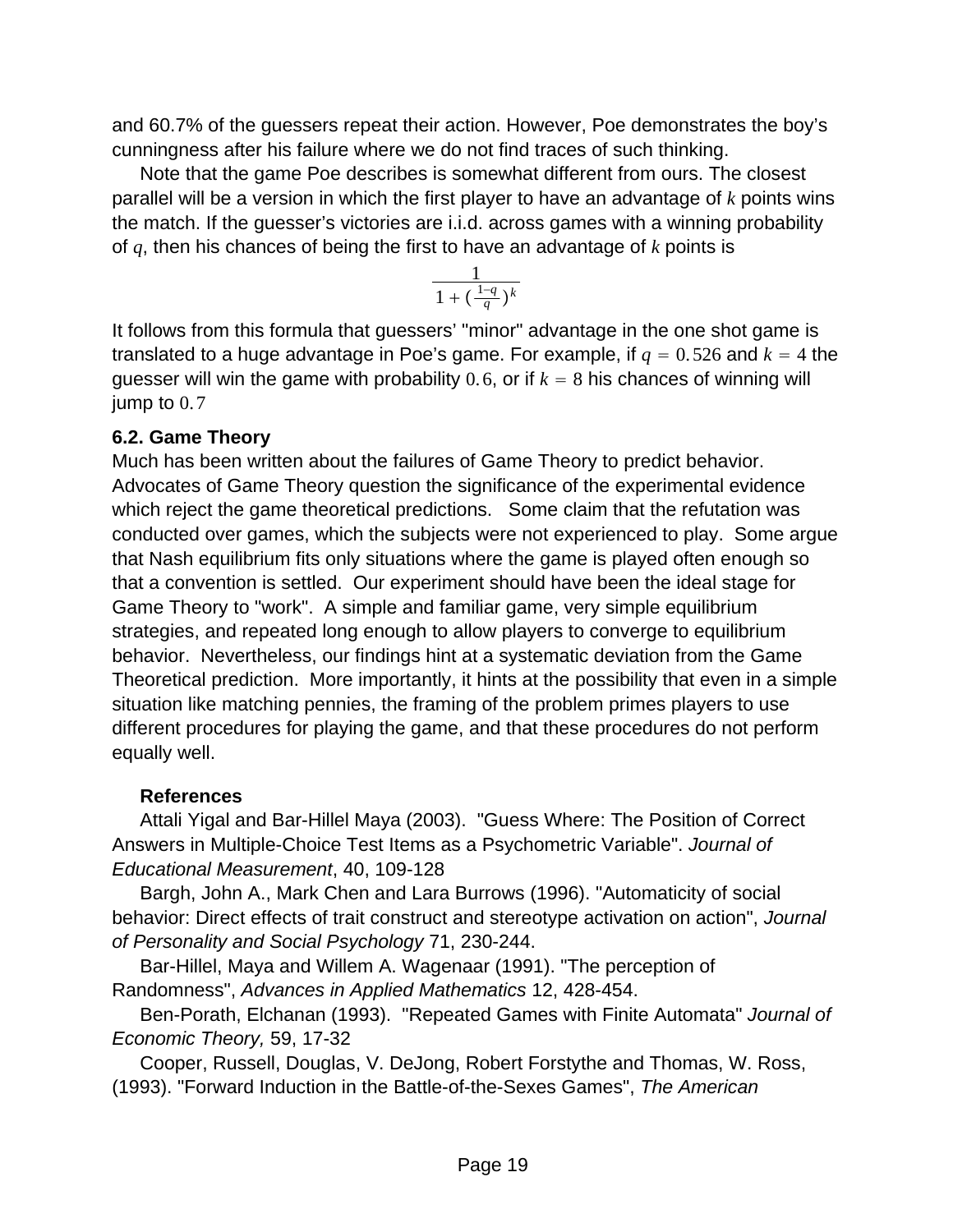*Economic Review,* 83, 1303-1316.

Guth Werner, Yaakov Kareev and Hartmut Kliemt (2005). "How to play randomly without random generator - The case of maximin players", *Homo Oeconomicus*, 22, 231-255

Kahneman, Daniel and Amos Tversky (1972). "Subjective Probability: A Judgment of Representativeness", *Cognitive Psychology* 3, 430-454.

Mookherjee, Dilip and Barry Sopher (1994). "Learning Behavior in an Experimental Matching Pennies Game," *Games and Economic Behavior* 7, 62-91

Neyman, Abraham (1997). "Cooperation, Repetition and Automata" in *Cooperation: Game-Theoretic Approaches*, NATO ASI Series F, Vol. 155, S. Hart and A. Mas-Colell (eds.), Springer-Verlag , pp. 233–255

Ochs, Jack (1995). "An Experimental Study of Games with Unique Mixed Strategy Equilibria", *Games and Economic Behaviour* 10, 202-217.

O'Neill, Barry (1987). "Non-Parametric Test of the Minimax Theory of Two-Person Zerosum Games" *Proceedings of the National Academy of Sciences of the United States of America* 84, 2106-2109

Rubinstein, Ariel (2001). "A Theorist's View of Experiments", *European Economic Review* 45, 615-628.

Rubinstein, Ariel, Amos Tversky and Dana Heller (1996). "Naive Strategies in Zero-sum Games", in *Understanding Strategic Interaction - Essays in Honor of Reinhard Selten*, W.Guth et al. (editors), Springer-Verlag, 394-402.

Shachat, Jason and John Wooders (2001). "On The Irrelevance of Risk Attitudes in Repeated Two-Outcome Games", *Games and Economic Behavior* 34, 342-363.

Simon, Richard, Paul E. Sly and Sivakumar Vilapakkam (1981). "Effect of Compatibility of S-R Mapping on Reactions Towards the Stimulus Source", *Acta Psychologica* 47, 63-81

Weber, Roberto A., Colin F. Camerer and Marc Knez (2004). "Timing and Virtual Observability in Ultimatum Bargaining and 'Weak Link' Coordination Games", *Experimental Economics* 7, 25-48.